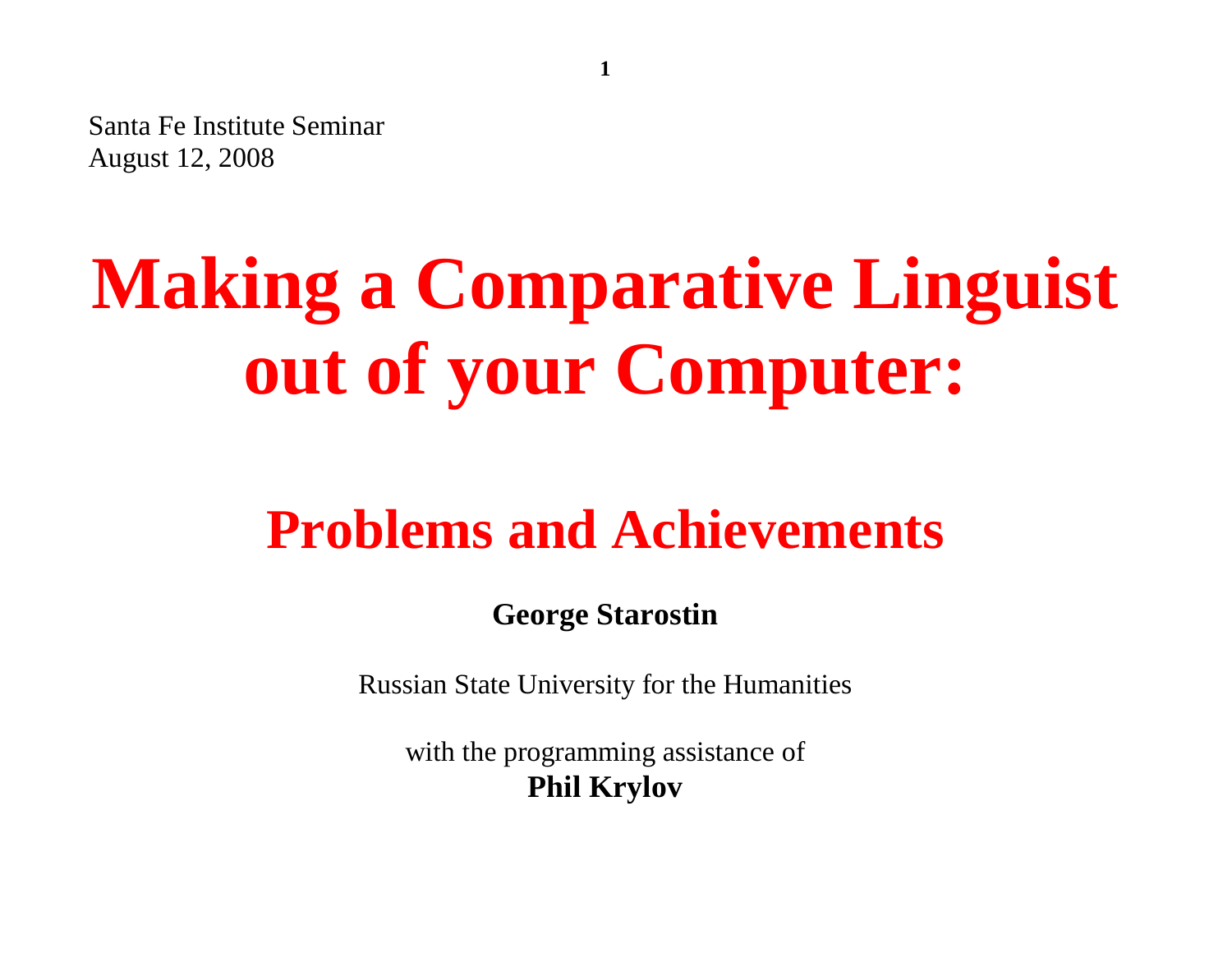# **Defining comparative linguistics**

Systematic comparison of languages to test the hypothesis that they share the same linguistic ancestor ("**genetic relationship**")

Establishing rules responsible for historical transformation of languages ("**regular correspondences**")

Deducing information on the linguistic ancestor of related languages, based on these rules ("**proto-language reconstruction**")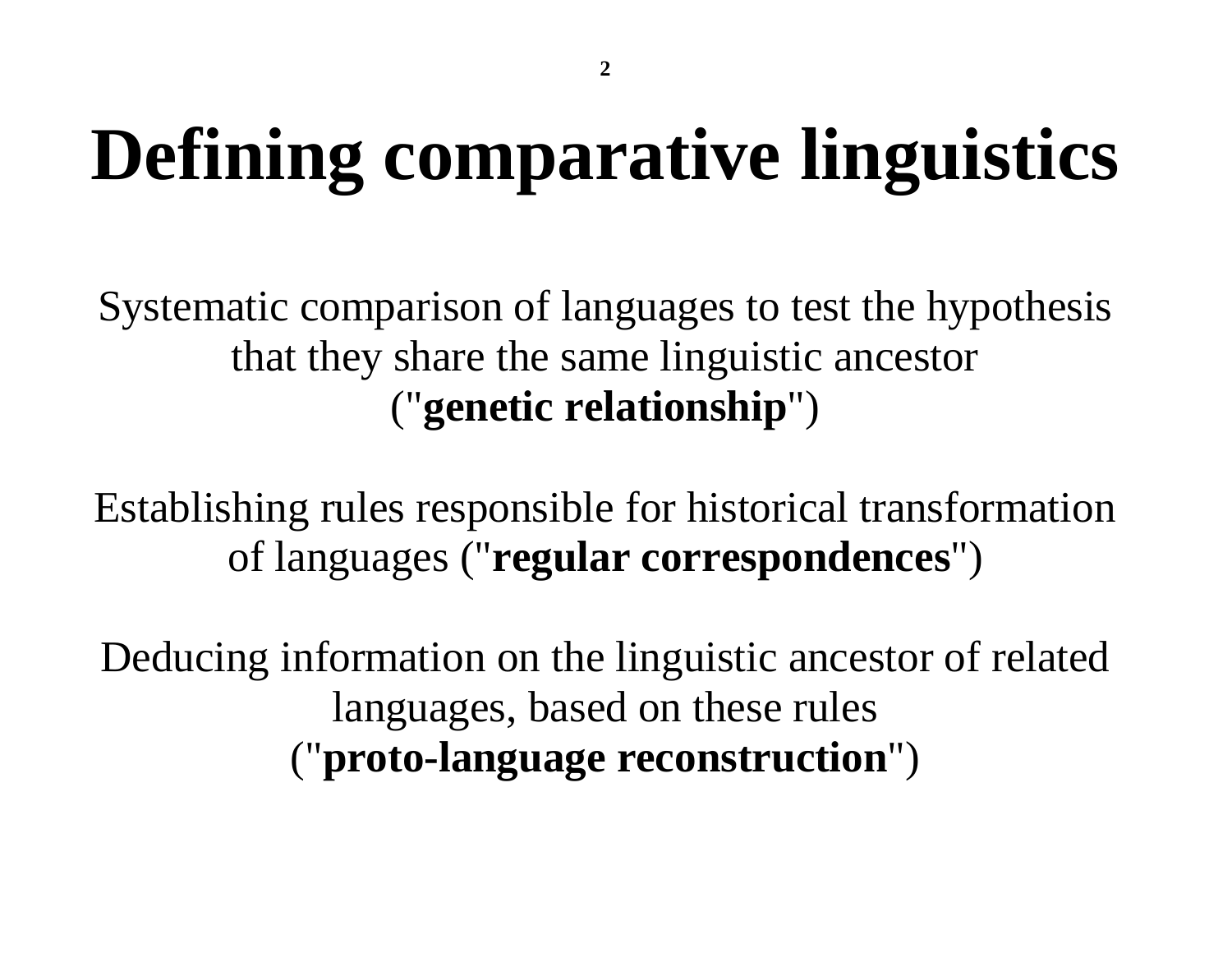# **Some typical issues of comparative linguistics**

1. How much information is necessary to establish genetic relationship?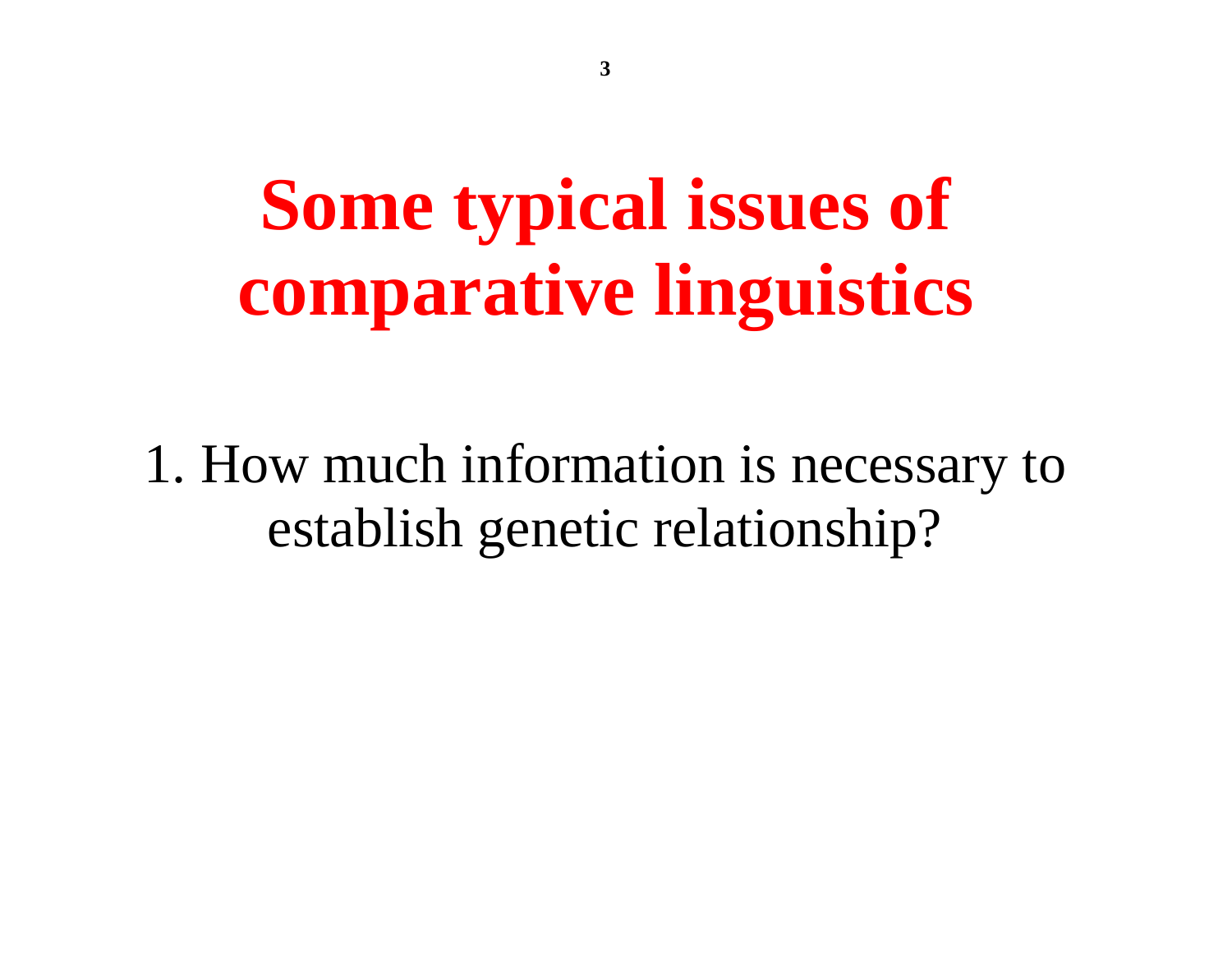### **Ideal conditions**:

— complete phonological and grammatical descriptions of compared languages

— large vocabularies of compared languages to minimize chance coincidences

— knowledge of the general linguistic characteristics of the area to minimize "contact vs. relationship" confusion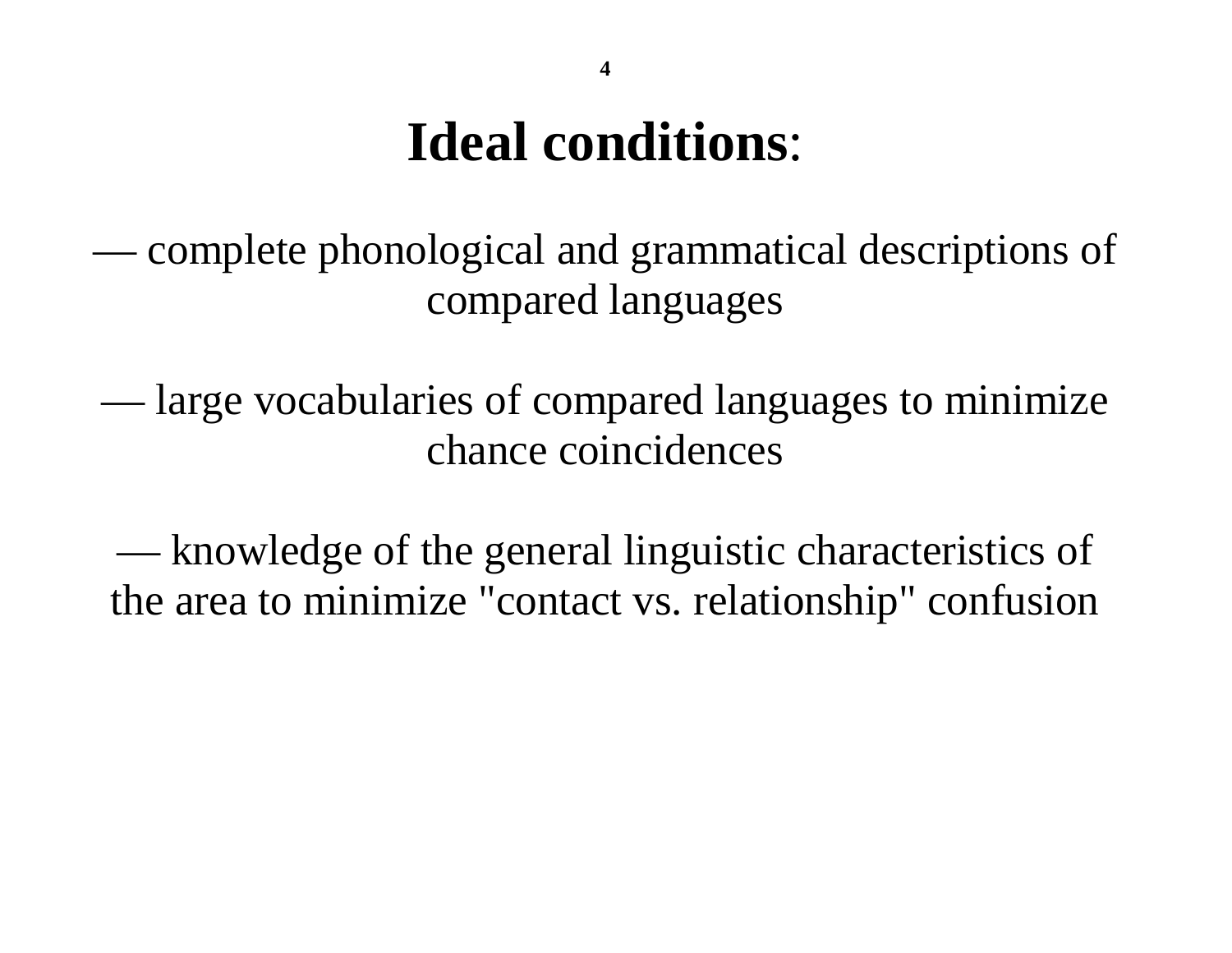### **Real conditions (in most cases)**:

— insufficient descriptions, many of them of a dubious nature

— small wordlists of languages, ranging from several dozen to a couple hundred items

— insufficiently explored area with the history and taxonomy of most languages still unknown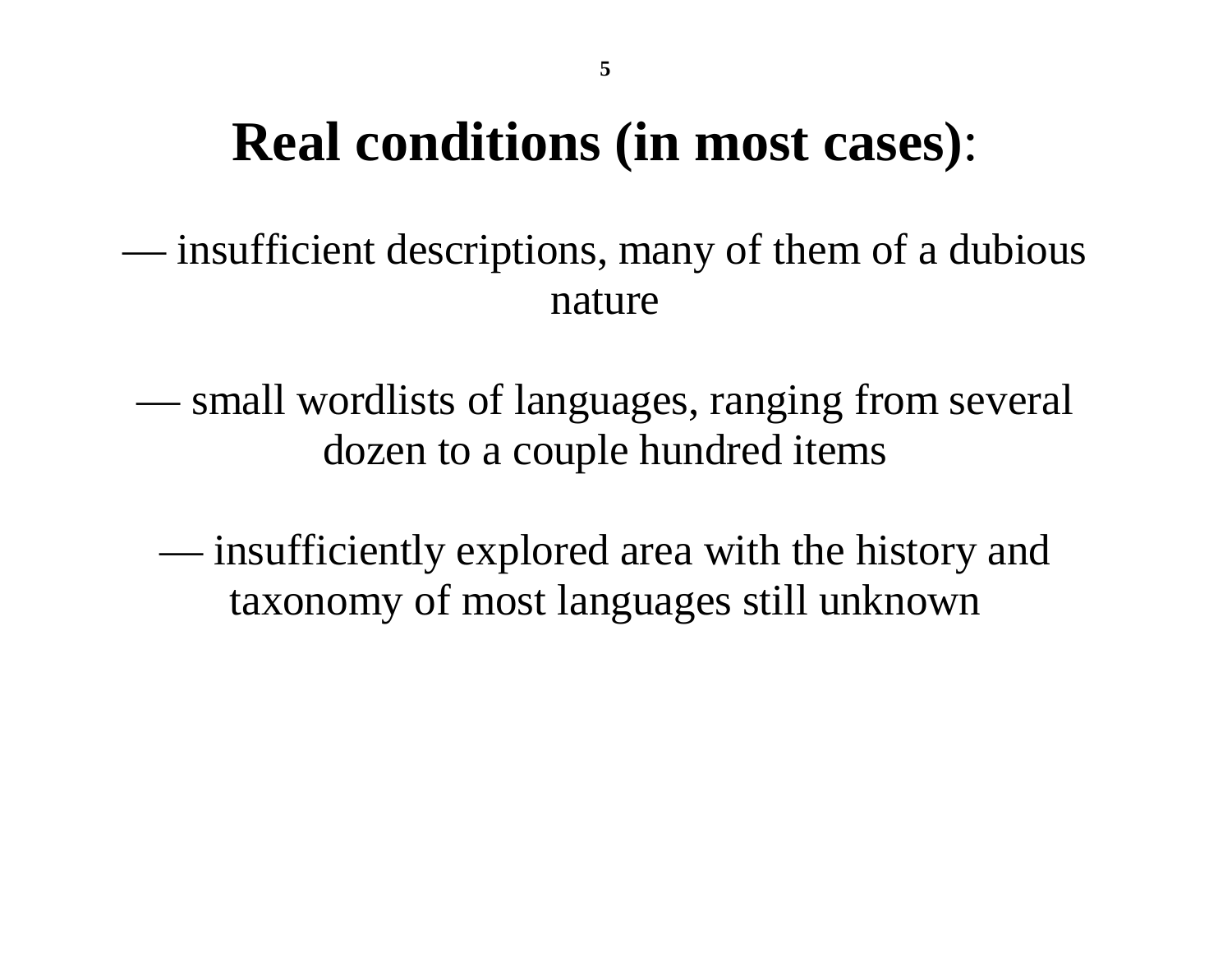## **The phonological + lexicostatistical criterion of relationship [PLC]**

Languages are genetically related, if

a) there is a system of recurrent phonetic correspondences between them

b) this system can be observed on lexical items that belong to the Swadesh 100-wordlist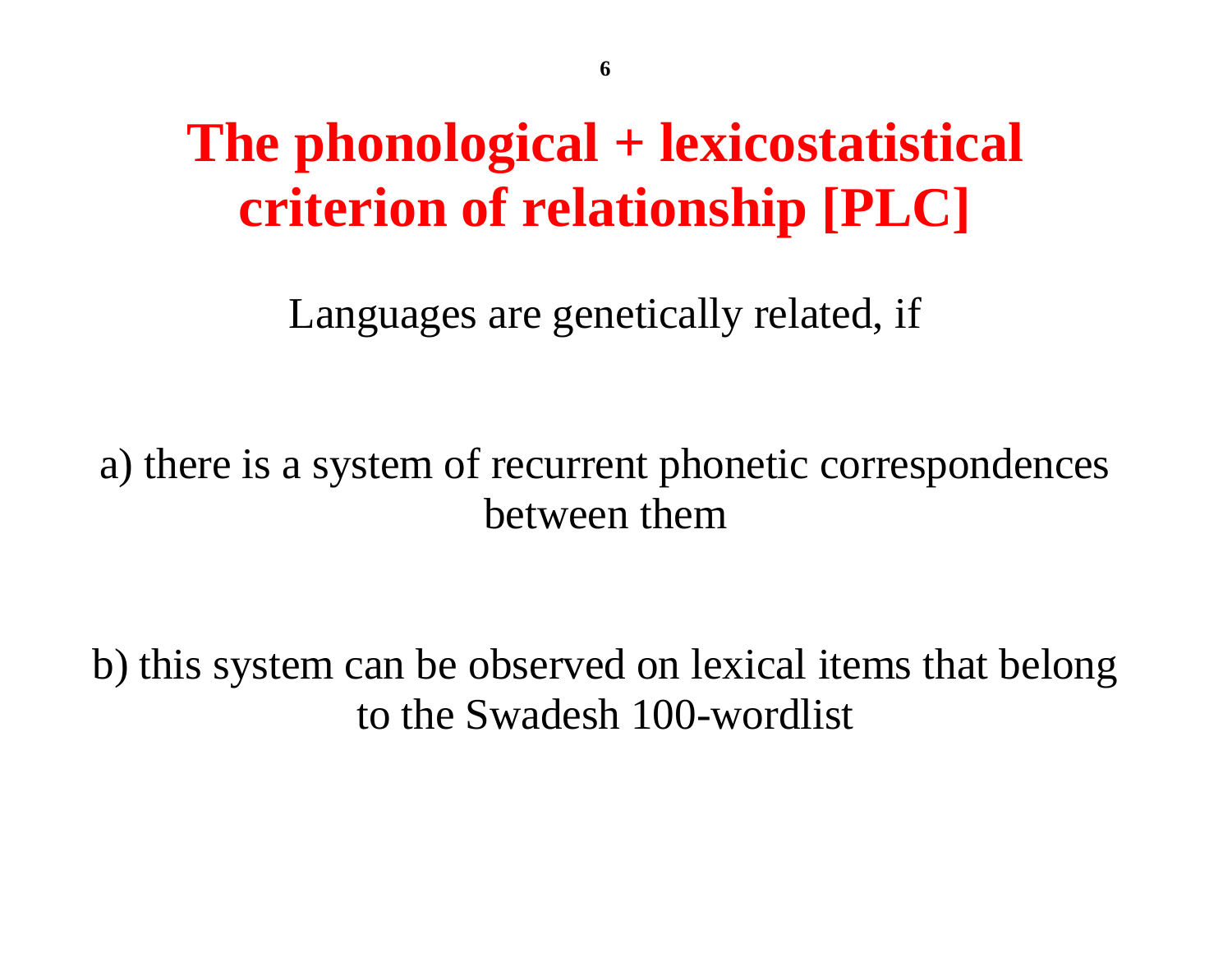### Example: English vs. German.

| bite  | beissen     |
|-------|-------------|
| eat   | essen       |
| foot  | <b>Fuss</b> |
| water | Wasser      |

Can be confirmed additionally beyond the 100-wordlist:

goat - Geiss, hate - hassen, nut - Nuss, etc.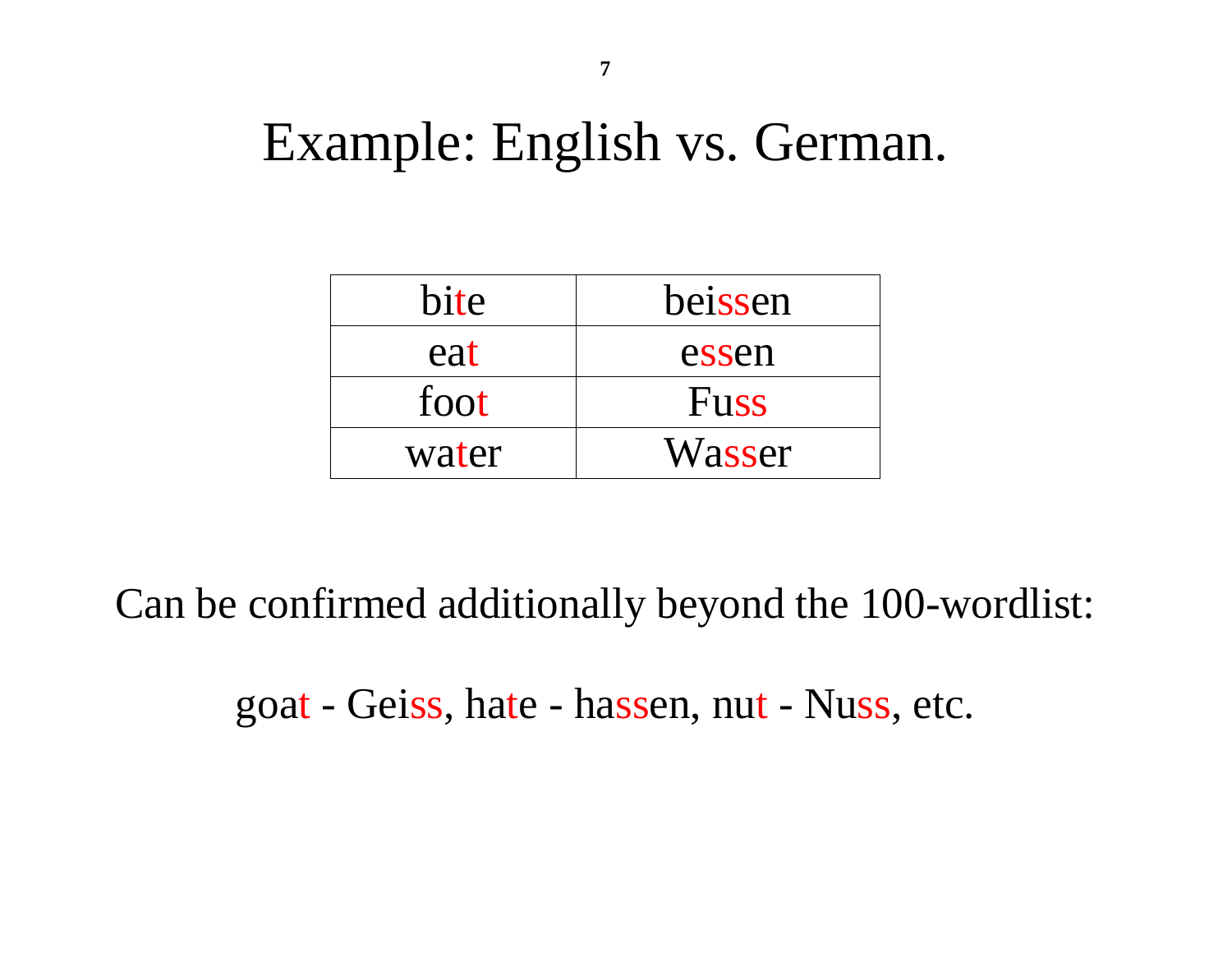### **Some of the encountered problems of PLC**

A. *With a limited amount of data, correspondences may be too complex, sometimes even between closely related languages*.

Problem particularly acute in:

— languages with complex phonologies (North Caucasian, Khoisan etc.) — morphologically rich languages (North Caucasian, Niger-Congo etc.)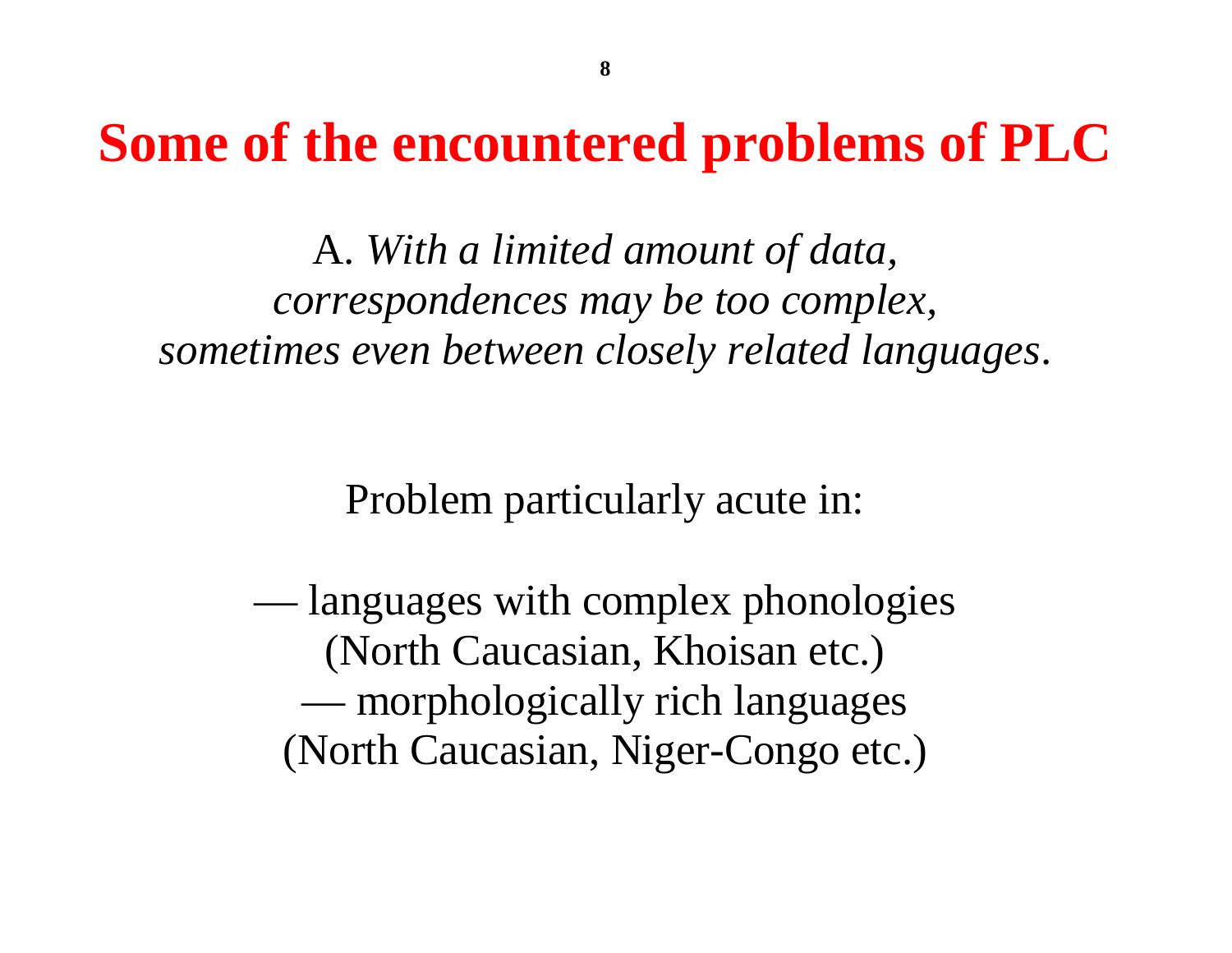### Example

Some true cognates between Lezghian and Archi (North Caucasian family, Lezghian branch)

|             | Lezghian        | Archi       | <b>Meaning</b> |
|-------------|-----------------|-------------|----------------|
|             | tssif           | $dih$ lw    | 'cloud'        |
|             | varz            | <b>bats</b> | 'moon'         |
| $\mathbf 2$ | yab             |             | 'ear'          |
|             | $\mathbf{V}$ i) | lur         | eve            |
|             |                 |             | sa             |

Items 1-2: complex phonological correspondences. Items 3-5: similarity obscured by morphological developments.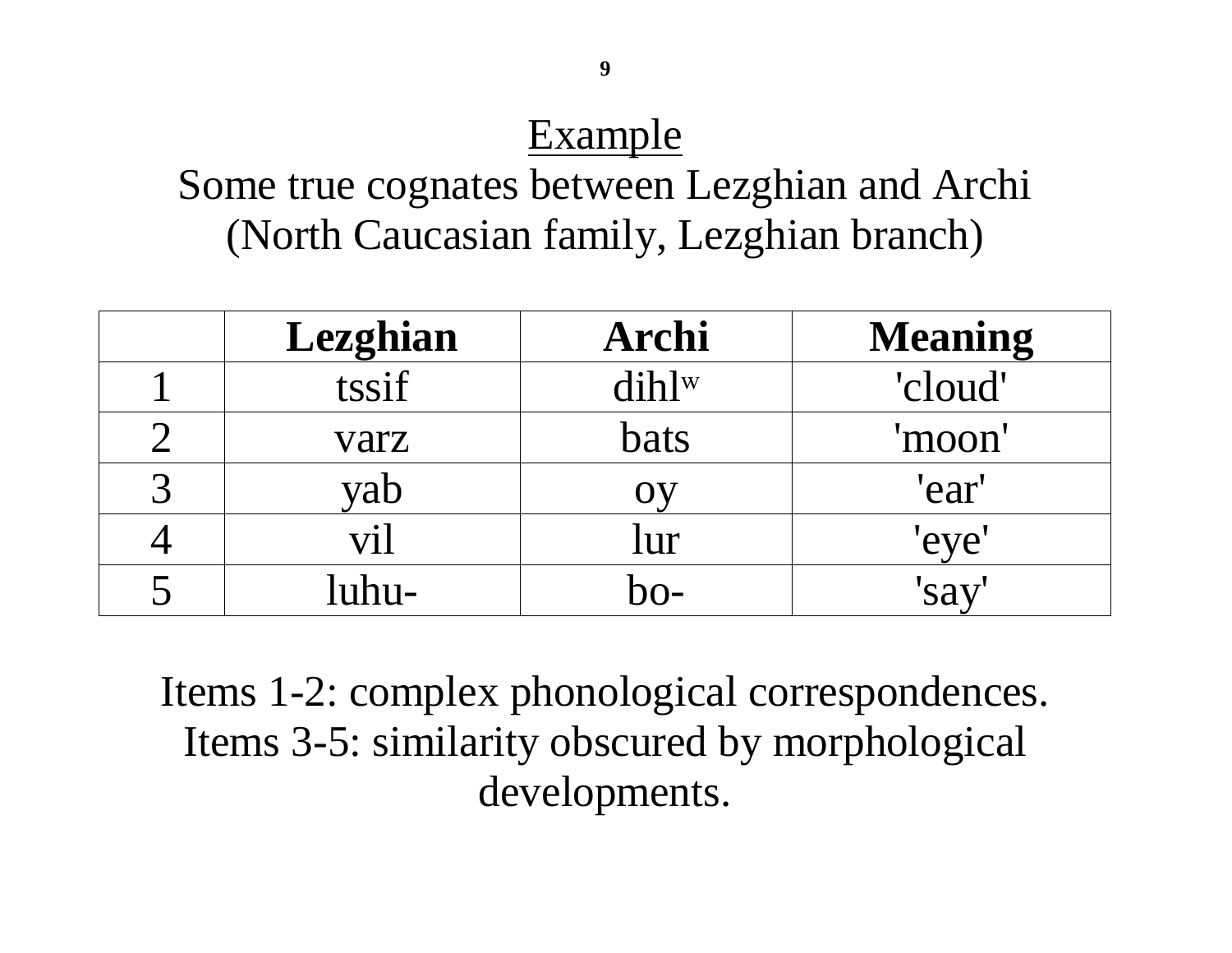#### B. *Languages may be too distantly related*

 $\rightarrow$  obscure phonetic correspondences (more time means more phonetic developments)

 $\rightarrow$  sharp decrease in the number of true cognates (harder to distinguish from look-alikes or to spot at all)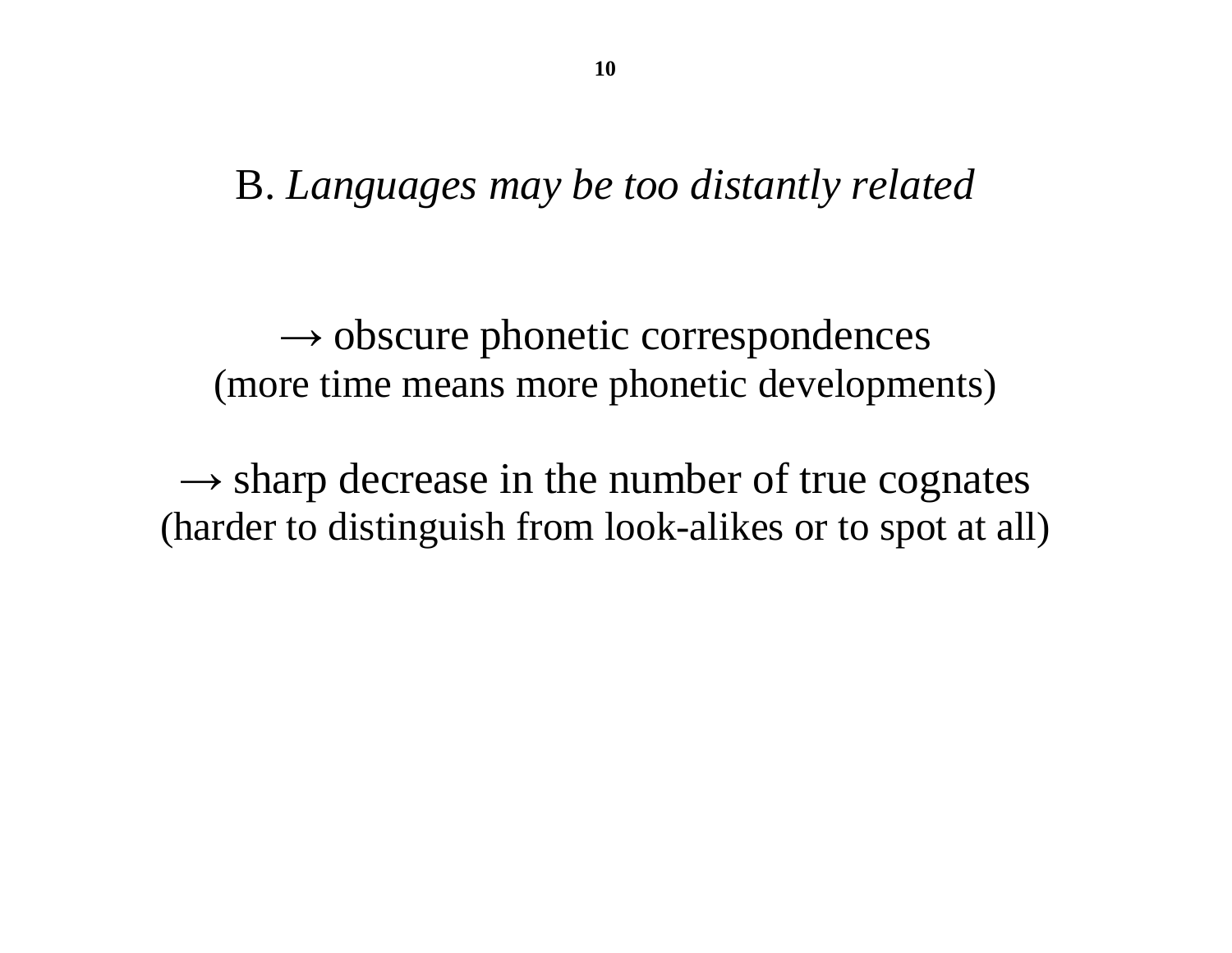### Example

Hindi vs. English (only 19 out of 100 true cognates)

List includes a few easily recognizable cognates,

| English              | Hindi |
|----------------------|-------|
| name                 | nām   |
| $\mathbf{n}$ o $(t)$ | na    |
| two                  | do    |

a few that would be easily spotted by a professional linguist,

| English      | Hindi |
|--------------|-------|
| full         | pūrā  |
| $new$ [nyu:] | nayā  |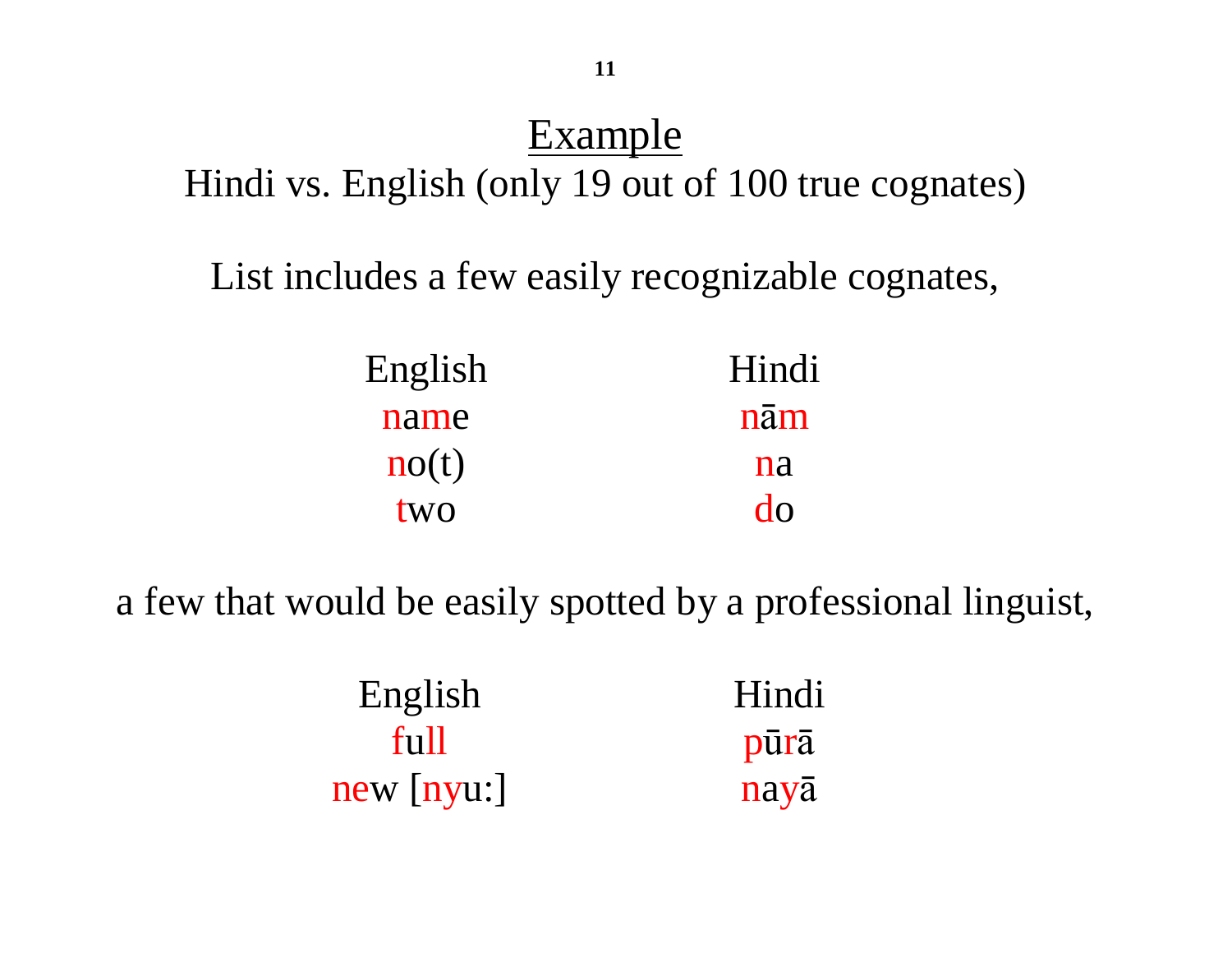but most are unrecognizable:

| English | Hindi        |
|---------|--------------|
| horn    | $s\bar{q}$   |
| know    | jān-         |
| tongue  | $i\bar{1}bh$ |
| eye     | ākh          |
| one     | ek           |
| what    | kyā          |

Normally, such cognates are recognized only if (a) extra historical information is available or (b) additional related languages are found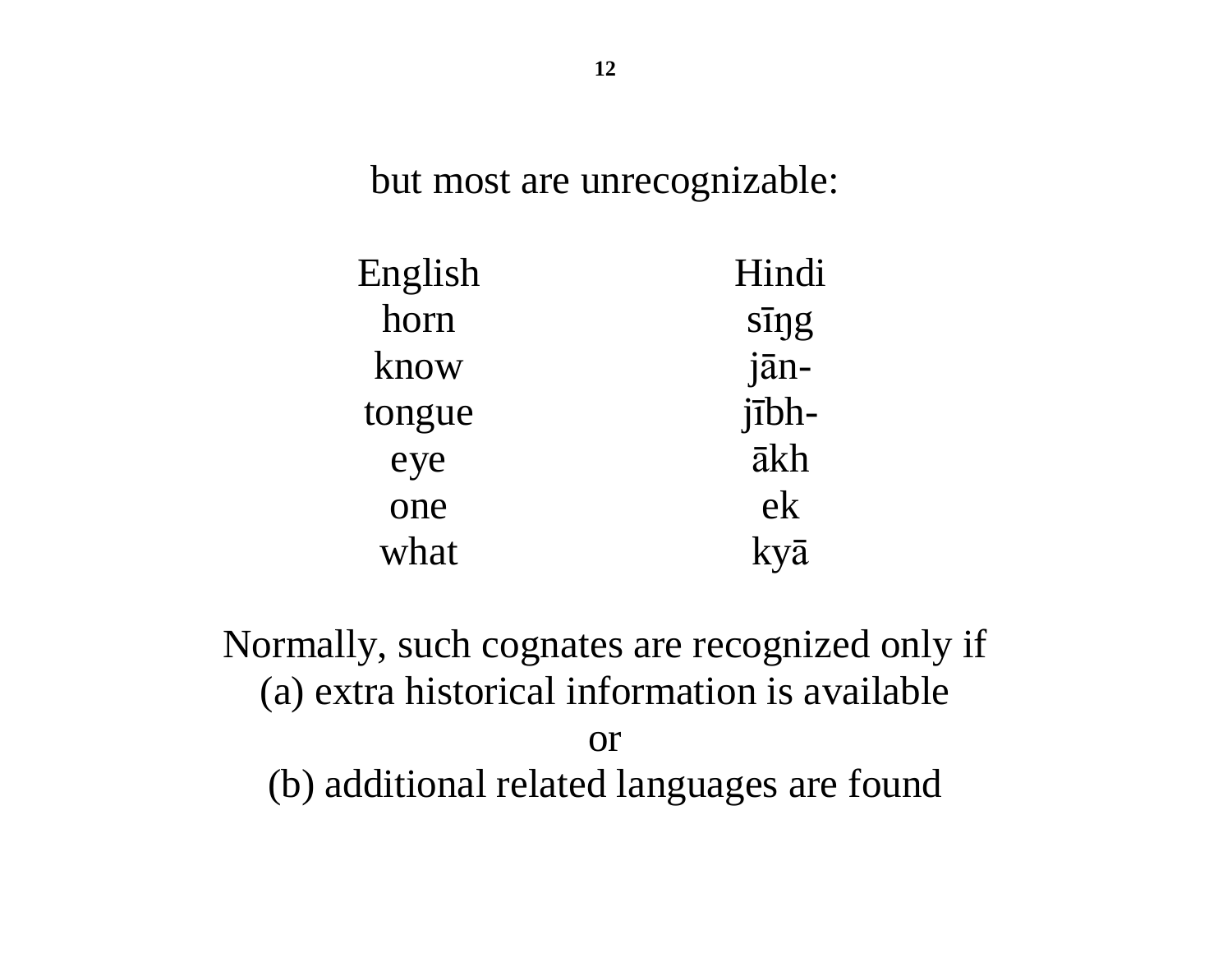# **Another issue:**

2. How much depends on the subjective judgement of the historical linguist?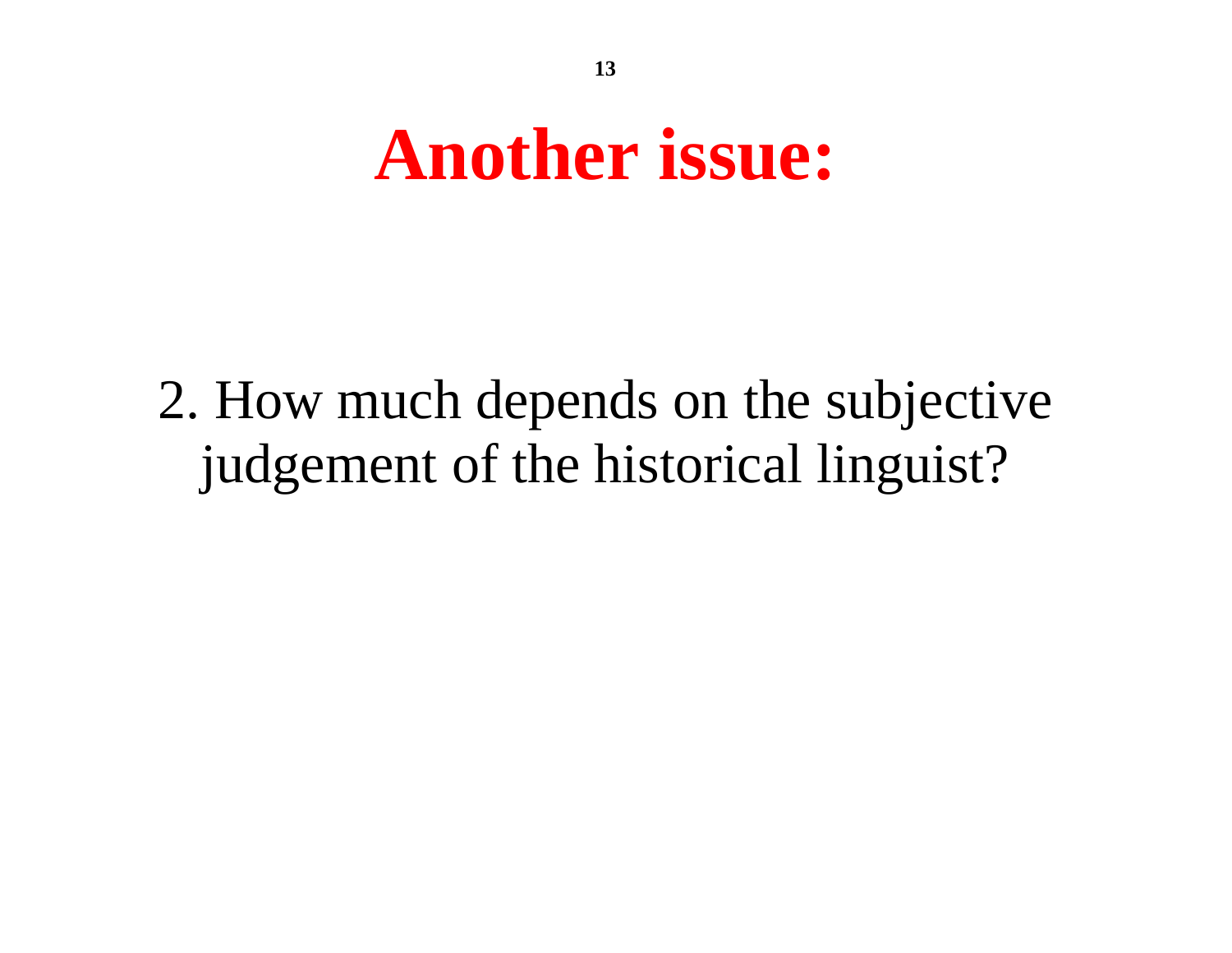Example: the word "tongue" in Indo-European

| Tokharian  | käntu    |
|------------|----------|
| Sanskrit   | jihva-   |
| Russian    | yazyk    |
| Lithuanian | liežùvis |
| Gothic     | tungō    |
| Latin      | lingua   |
| Old Irish  | tenge    |

Correspondences are generally irregular, but most linguists agree the words still share a common origin.

! Problem becomes much harder for more distantly related or less studied languages.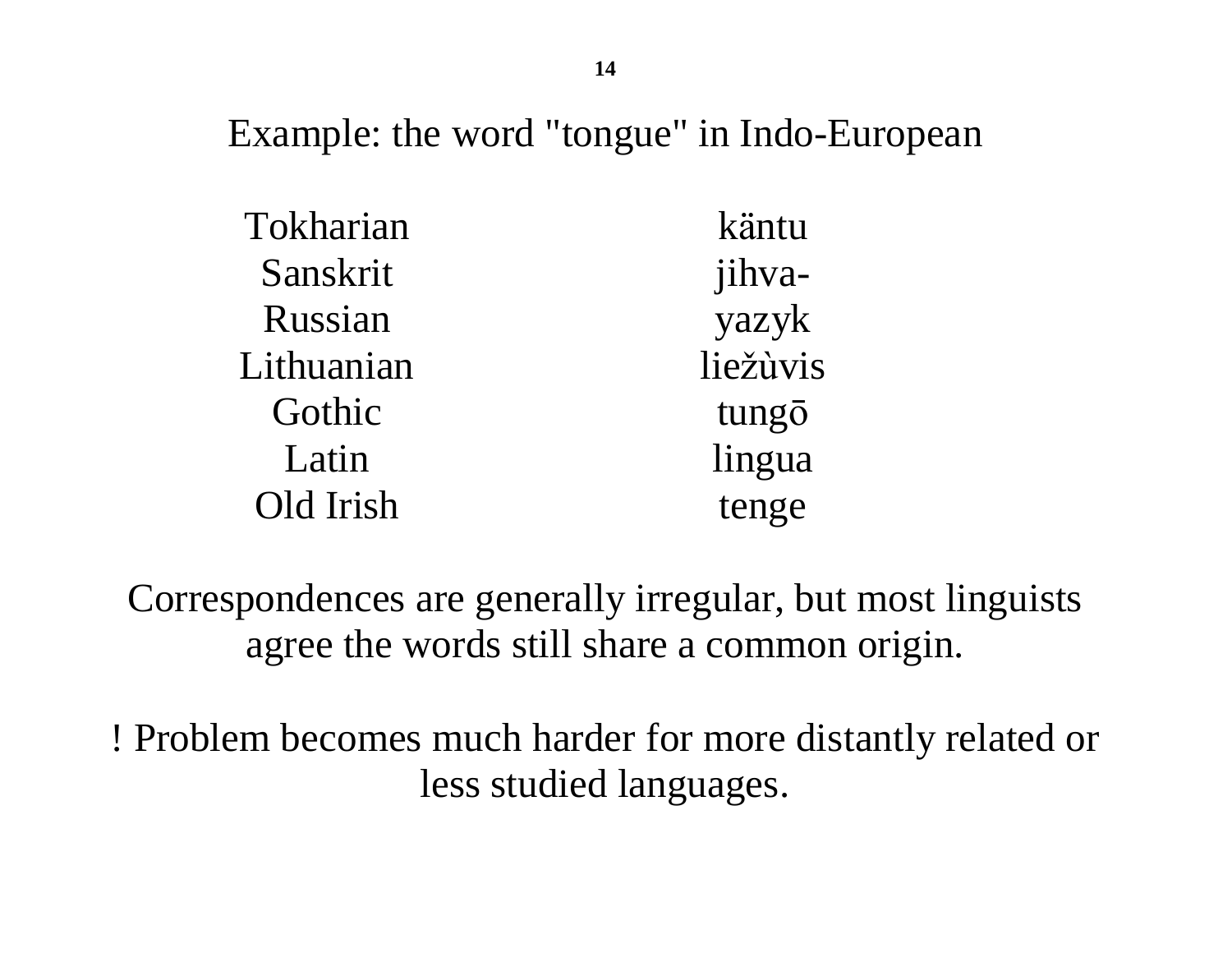## **A procedure of automatic computer analysis of comparative wordlists**

**Primary goals:** 

**— assist the researcher with analyzing data from poorly studied languages** 

**— verify various language relationship hypotheses, including long-range ones**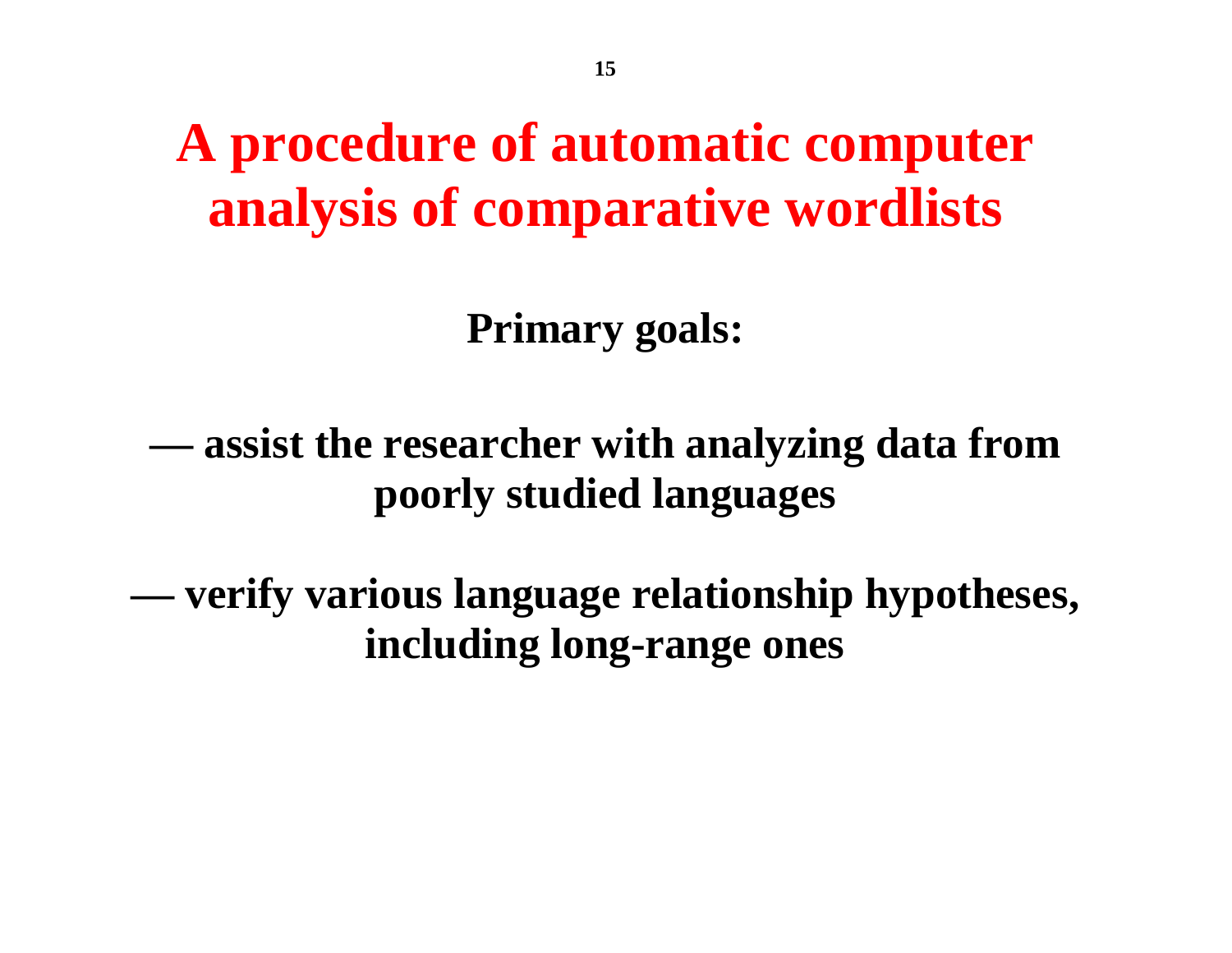## **Basic structure of the algorithm**

- **1. Establishes potentially regular correspondences between consonant classes of different languages**
- **2. Suggests cognation between various lexical elements of comparative wordlists** 
	- **3. Attempts to reconstruct a consonantal "proto-skeleton" for related items**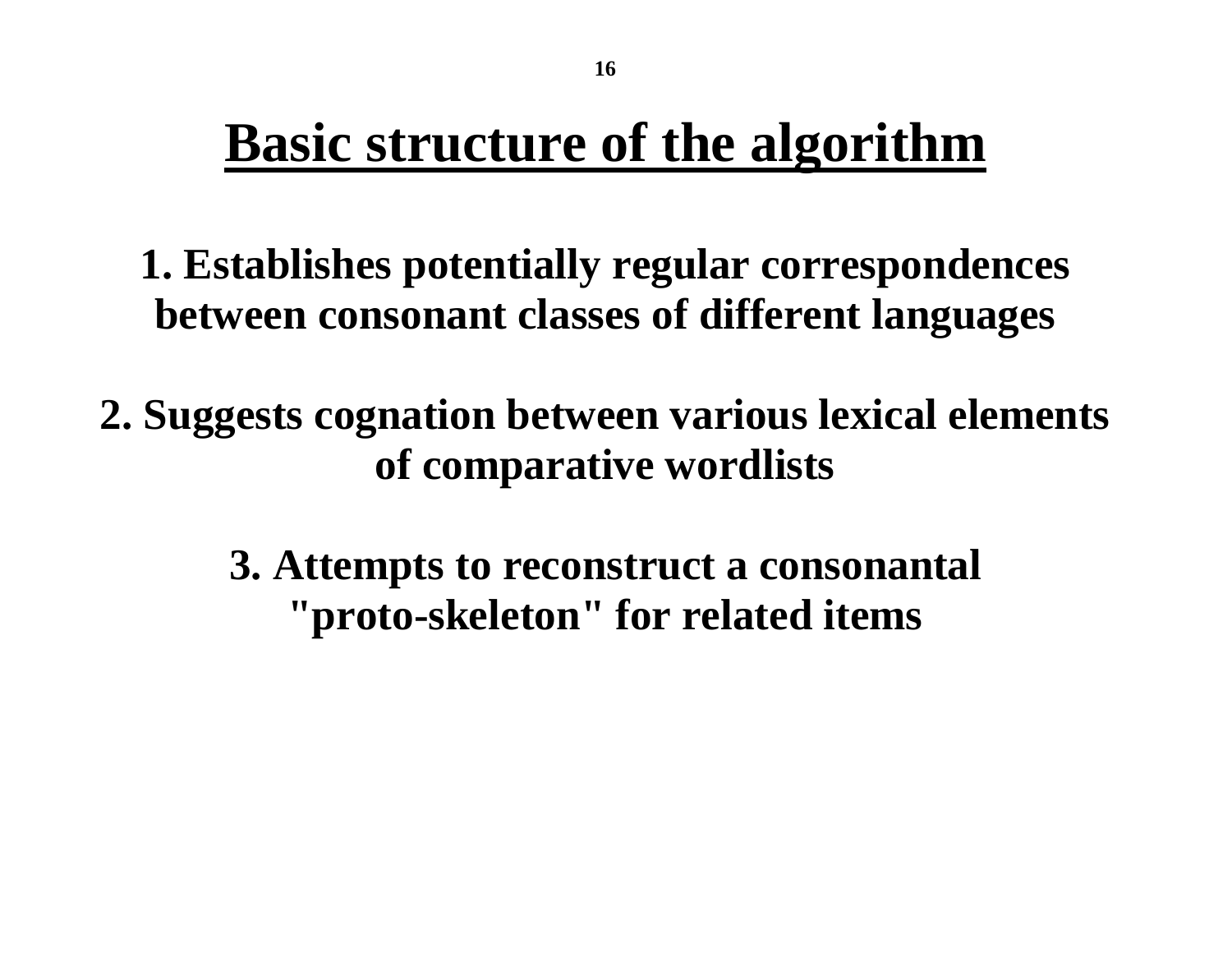**Step I. Establishing potentially regular correspondences between consonant classes of different languages**

**1. Assigning consonants to various classes:** 

**- based primarily on place of articulation (labials, dentals, velars, etc.)** 

**- disregarding laryngeal features (voiced/voiceless, glottalized, etc.)** 

**Classes preferred to individual consonants so that the algorithm can better operate on small amounts of material.**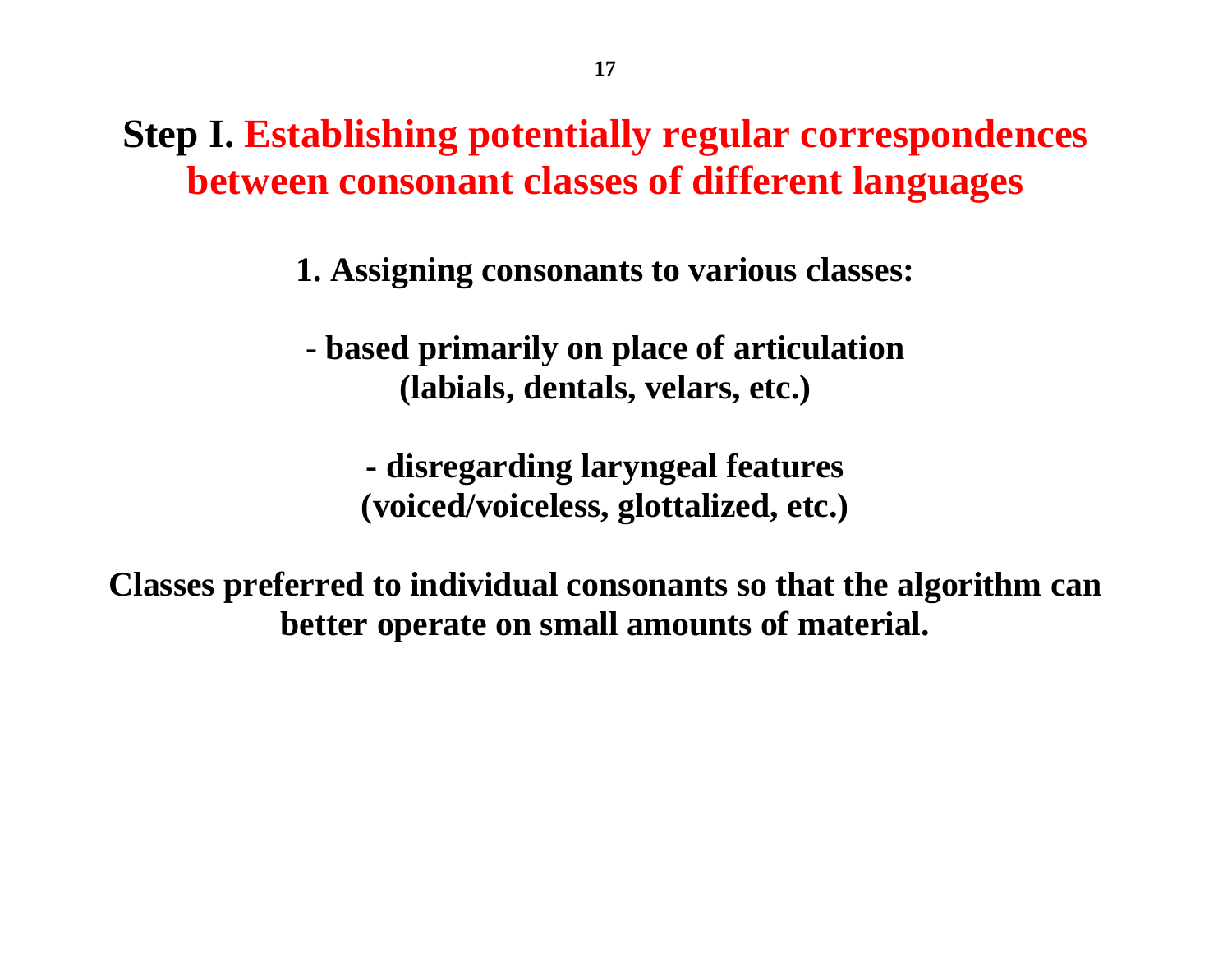#### **Example:**

| <b>Class P</b> | $p, b, \dot{p}, f, v$ |
|----------------|-----------------------|
| <b>Class T</b> | t, d, t               |
| <b>Class K</b> | k, g, k, x, y         |
| <b>Class H</b> | h, 2, ZERO            |

#### **Same, but with extra differentiation:**

| <b>Class P</b> | $\mathbf{p}, \mathbf{b}, \dot{\mathbf{p}}$ |
|----------------|--------------------------------------------|
| <b>Class F</b> | $f_{\bullet}$ v                            |
| <b>Class T</b> | t, d, t                                    |
| <b>Class K</b> | k, g, k                                    |
| <b>Class X</b> | X, Y                                       |
| <b>Class H</b> | <b>h. 2. ZERO</b>                          |

#### **Examples of representation:**

*all* = HLL; *ashes* [æš-] = HSS; *bark* = PRK; *big* = PK, etc.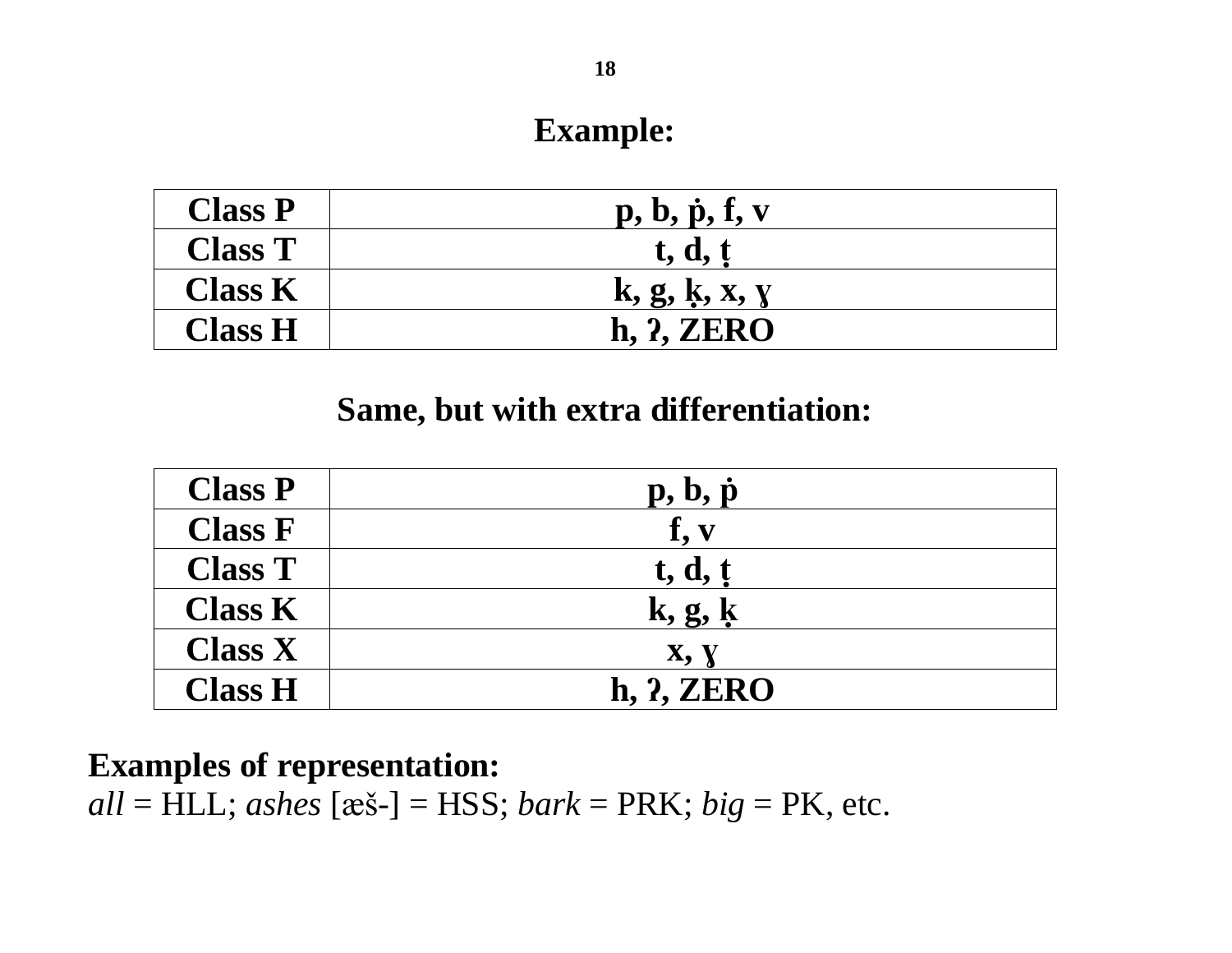#### **2. Calculating frequency of correspondences (pair-wise):**

 $F_1(P)$  = total number of occurrences of consonantal class P in language 1

 $F_2(P)$  = total number of occurrences of consonantal class P in language 2

 $F_R(P)$  = total number of occurrences of consonantal class P in the same position for the same lexical item in both languages

The overall frequency is then calculated as

 $2F_R(P) / (F_1(P) + F_2(P))$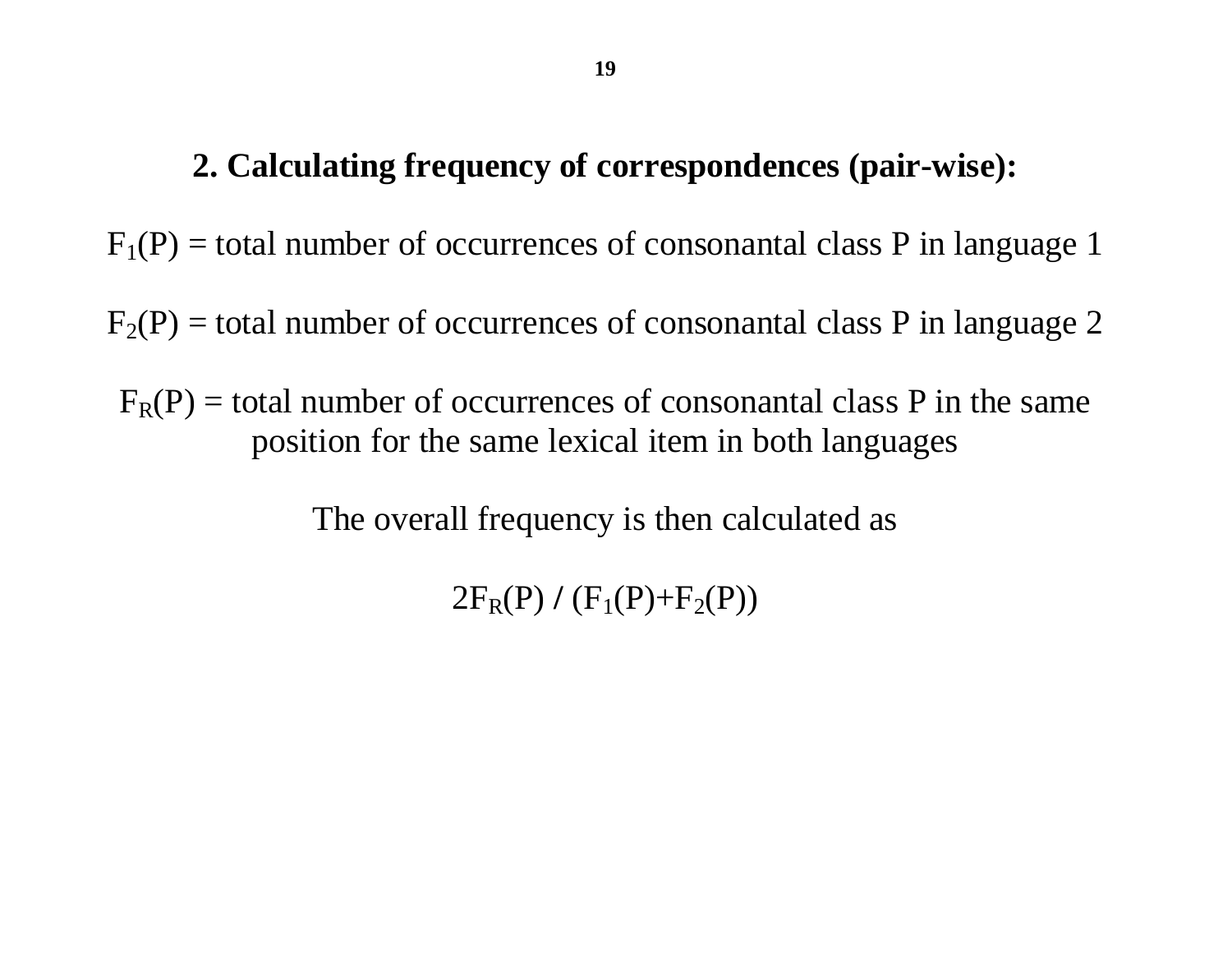#### **Example (English vs. German)**

a) Results for «trivial» correspondences

| Pair of classes $ F_1(\text{English}) $ |    | $ F_2(German) $ | $ F_R$ (English- | Result            |
|-----------------------------------------|----|-----------------|------------------|-------------------|
|                                         |    |                 | German)          |                   |
| P:P                                     |    | 1 2             |                  | 0.42              |
| T:T                                     | 43 |                 |                  | $\overline{0.46}$ |
| $\vert\, \mathrm{N} : \mathrm{N}$       | 33 | 47              |                  | 0.65              |

b) Results for non-correspondences

| Pair of classes $ F_1(\text{English}) $        |    | $ F_2(German) $ | $ F_R$ (English- | $\vert$ Result |
|------------------------------------------------|----|-----------------|------------------|----------------|
|                                                |    |                 | German)          |                |
| $\mathsf{P}:\mathsf{K}% \rightarrow\mathsf{R}$ |    |                 |                  | 0.11           |
| $\mathsf{I} \, \mathrm{T} : \mathsf{M}$        | 43 |                 |                  | 0.04           |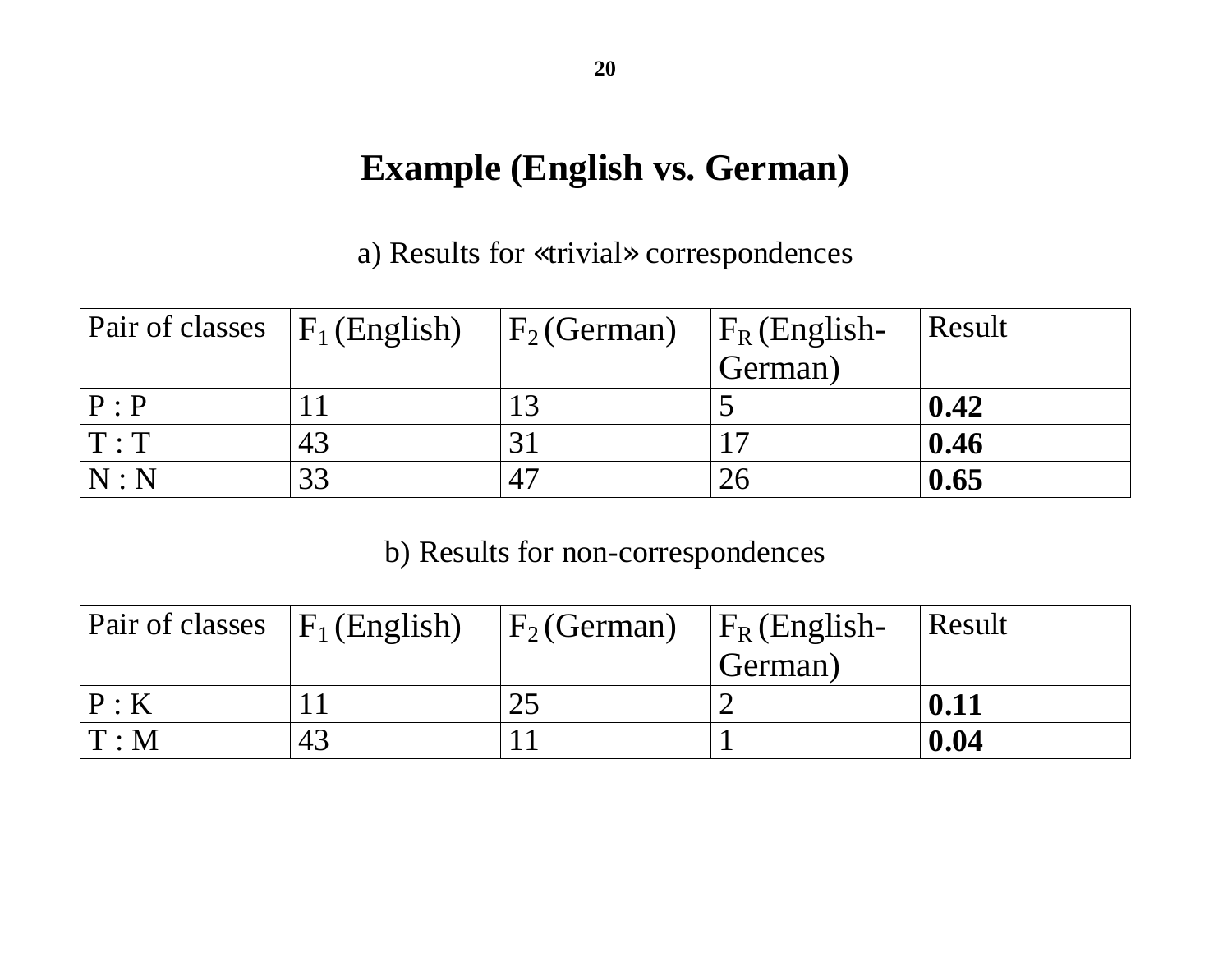#### c) Results for «non-trivial» correspondences:

|             |    |     | Pair of classes $ F_1(\text{English}) F_2(\text{German}) F_R(\text{English})$ | Result |
|-------------|----|-----|-------------------------------------------------------------------------------|--------|
| Y:K         |    | 25  |                                                                               | 0.39   |
| T: C        | 43 |     |                                                                               | 0.24   |
| F : P       |    | 1 つ |                                                                               | 0.16   |
| $T \cdot S$ | 43 |     |                                                                               | 0.15   |

List of highest percentages, in decreasing order (Engl.-Germ.)

| $ G:G(\eta) $           | <b>0.80</b>   $T : T(t, d)$ | 0.46 | T : S | 0.15 |
|-------------------------|-----------------------------|------|-------|------|
| H : H(h, zero)          | <b>0.78</b> $P : P (p, b)$  | 0.42 | M : P | 0.14 |
| R: R(r)                 | $0.74$   Y : K              | 0.39 | Y : S | 0.11 |
| F: F(f, v)              | <b>0.69</b>   K : K (k, g)  | 0.33 | P:K   | 0.11 |
| $\vert S:S(s,z)\vert$   | $0.68$ T: C                 | 0.24 | Y:Y   | 0.09 |
| $\vert M : M (m) \vert$ | $0.67$ D (th) : T           | 0.21 | H: N  | 0.09 |
| $\vert W: W(w) \vert$   | $0.65$   F : P              | 0.16 | Y : H | 0.09 |
| N:N(n)                  | 0.65   P : F                | 0.16 | Y: T  | 0.08 |
| L: L(I)                 | <b>0.64</b>   $Y : X (ch)$  | 0.15 | S:K   | 0.08 |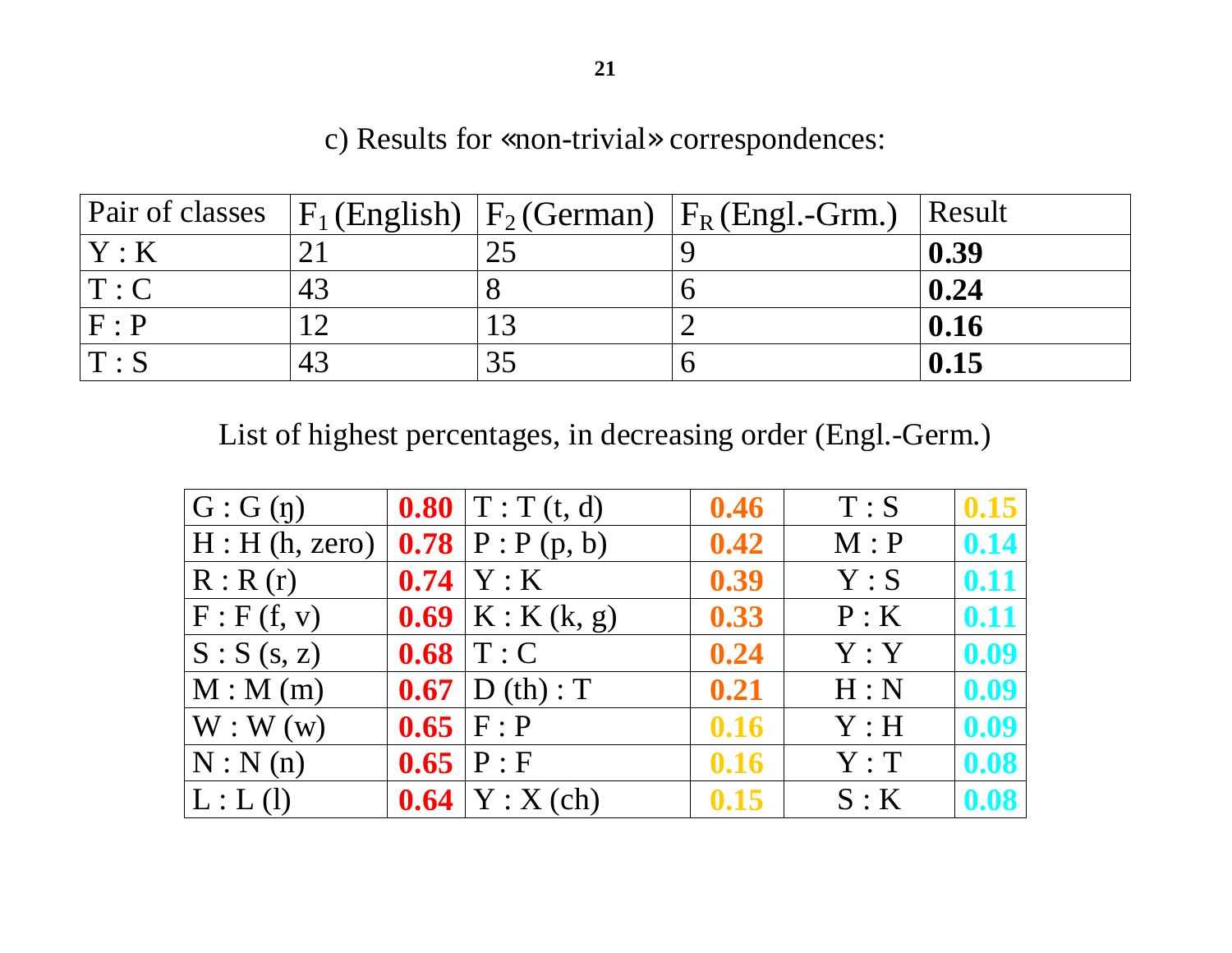#### **Step II**. **Identification of potential cognates**

#### **1. Establishing the "threshold of acceptability"**

— generally flexible (set as a modifiable parameter)

— calibrated as 0.15 for closely related families (Germanic, Turkic, etc.) [best results generally yielded with this figure]

— should be increased for distant relatives (Indo-European, Altaic, etc.) [significant increase of false cognates at 0.15]

Alternatively: distant relatives should not be analyzed this way at all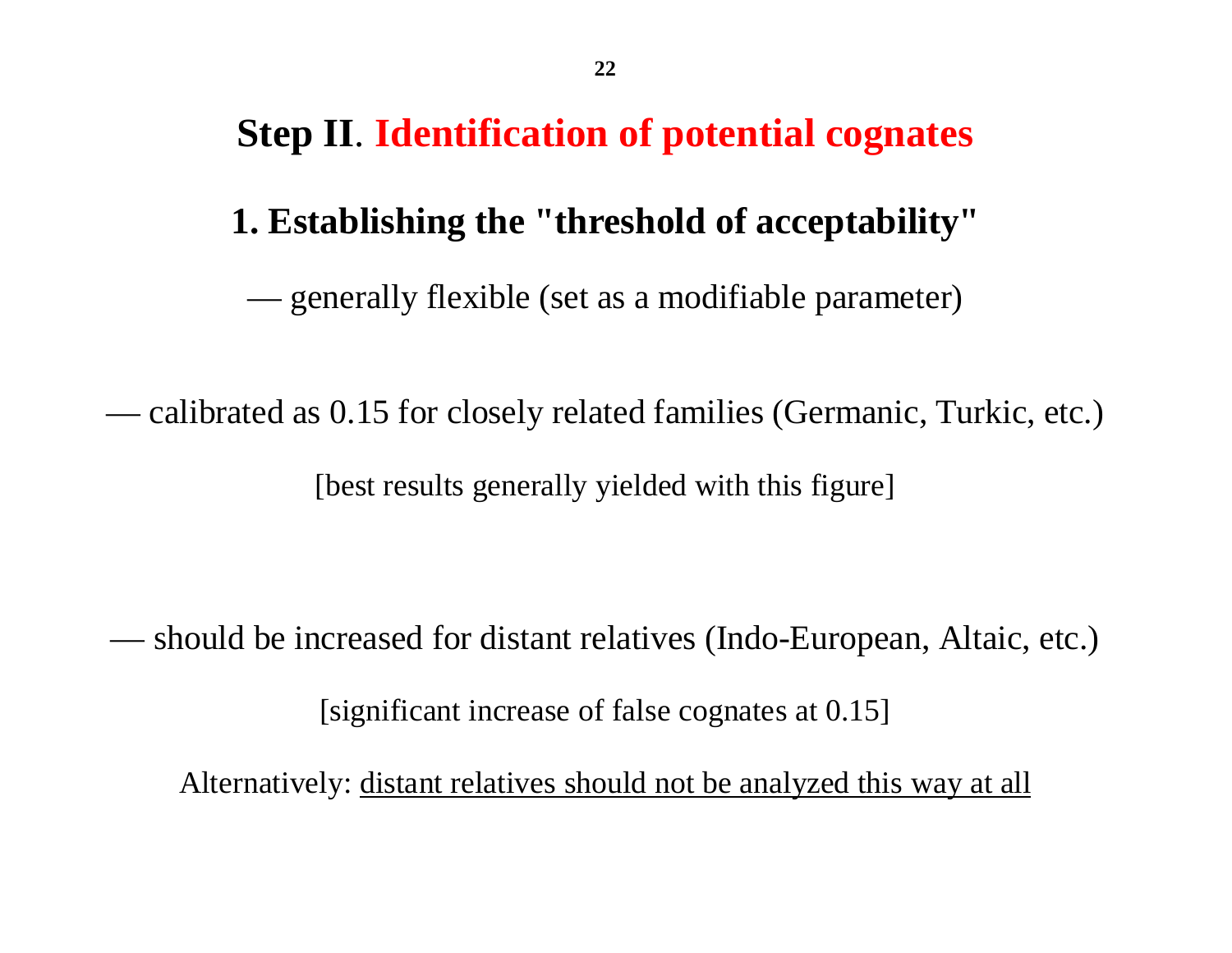#### 2. **Building cognate chains**

General transitivity rule:

#### **If A is cognate with B and B is cognate with C, then A is cognate with C**

[!!! even if correspondences between A and C are not recognized]

Important corollary:

**The accuracy of the results is dependent on the number of languages included**.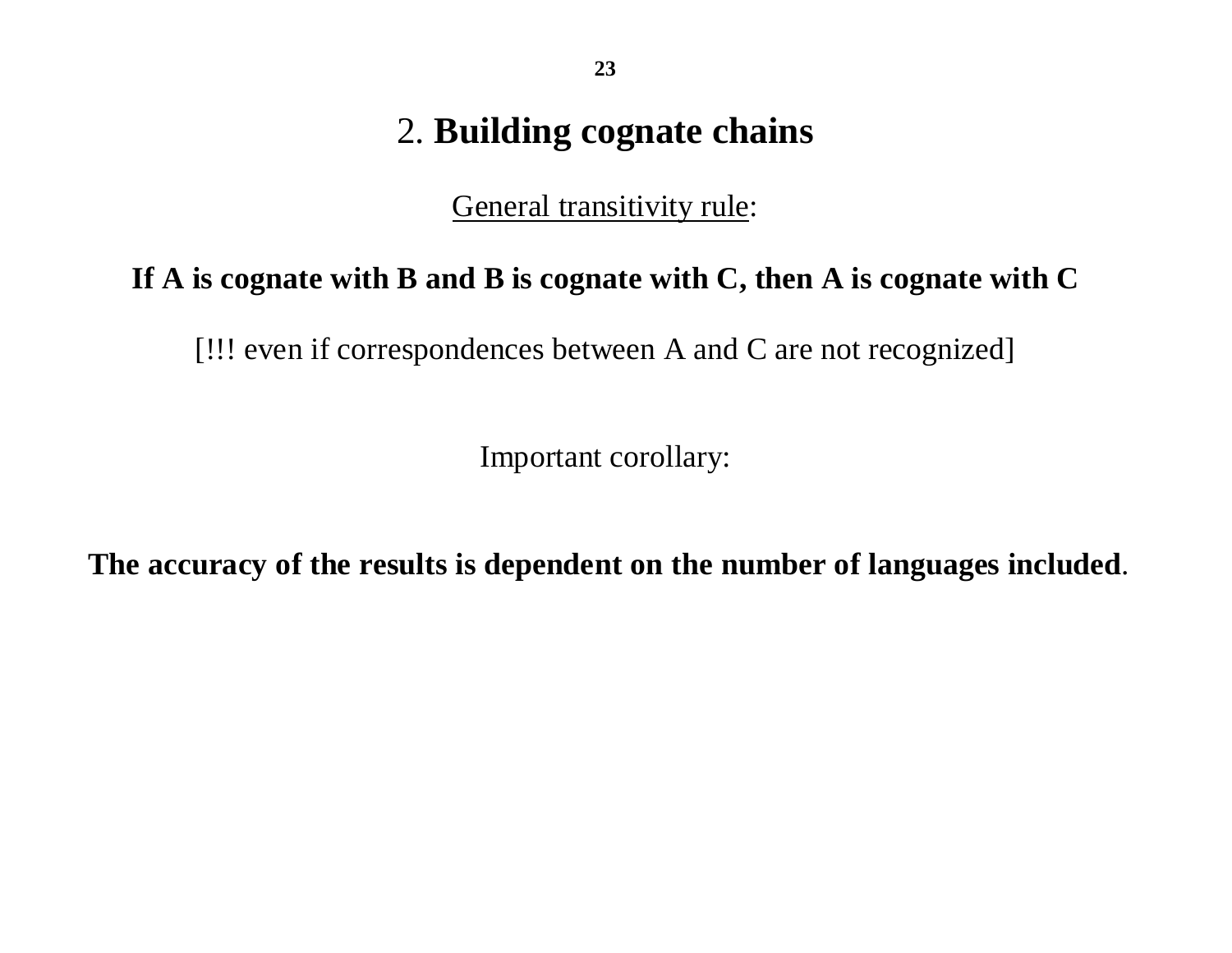Example: German vs. English

a) Binary approach

Cognates recognized: 64 out of 100 (all true, no false cognates) True cognates not recognized: 12 out of 77

b) Multi-language approach (English and German as 2 out of 12 Germanic languages)

Cognates recognized: 72 out of 100 (all true, no false cognates) True cognates not recognized: 6 out of 77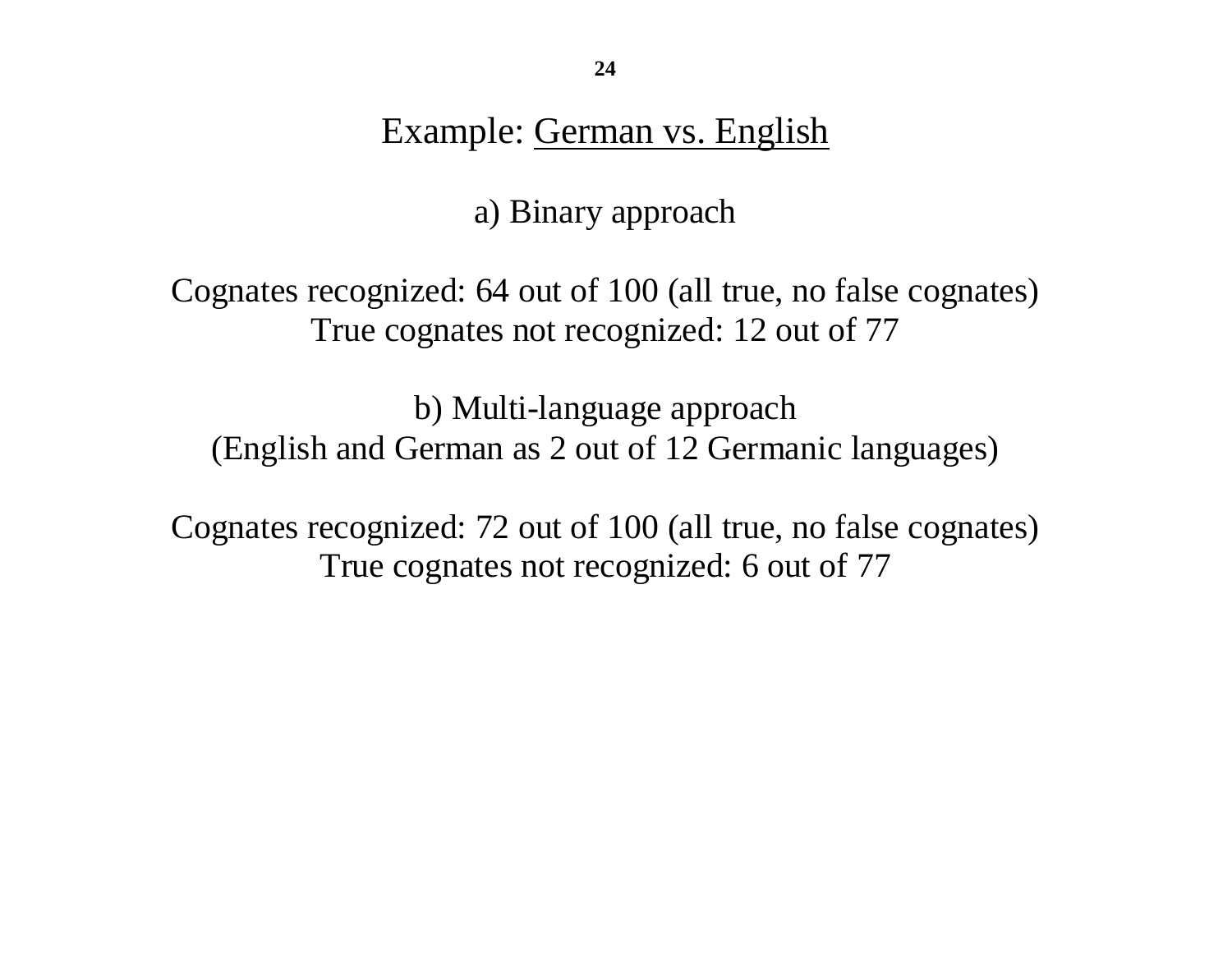*How does this happen*?

E. g.:

English *two* [tū] = TH : German *zwei* = CW

**In binary comparison, H : W not recognized as a valid correspondence** 

Adding other Germanic languages:

Danish **to** = TH : English **two** = TH : German **zwei** = CW

#### **Danish H : German W is recognized as a valid correspondence Danish H : English H is recognized as a valid correspondence**

Thus, all three forms are deemed cognate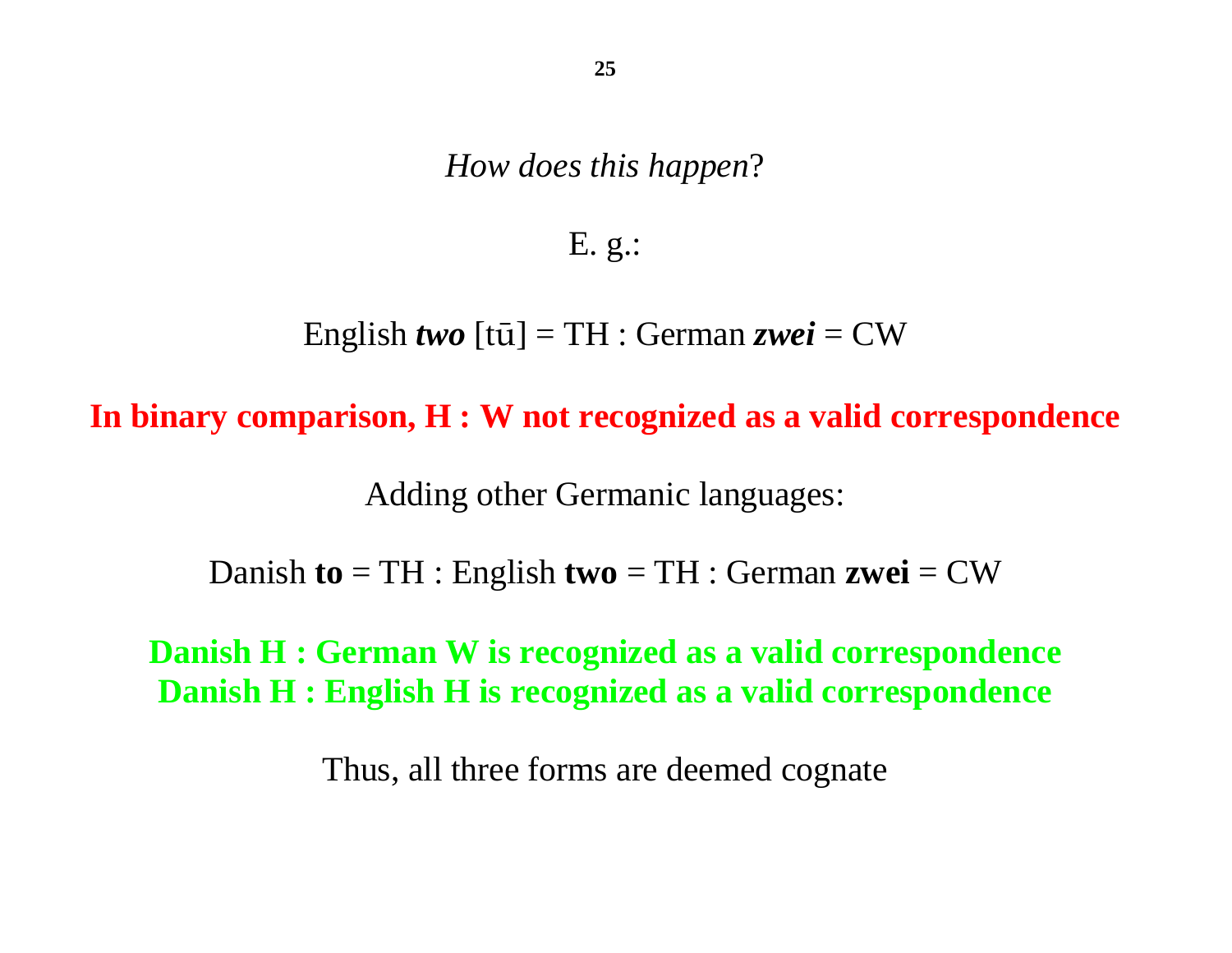#### **Some non-identified cognates between English and German even within the multi-language approach**:

| English      | German | Reason                        |  |  |  |
|--------------|--------|-------------------------------|--|--|--|
| knee $[ni$ : | Knie   | Correspondence "zero : k" not |  |  |  |
| know [nou]   | kennen | identified                    |  |  |  |
| mouth        | Mund   | Correspondence "zero : n" not |  |  |  |
| tooth        | Zahn   | identified                    |  |  |  |
| woman        | Weib   | Morphological problems        |  |  |  |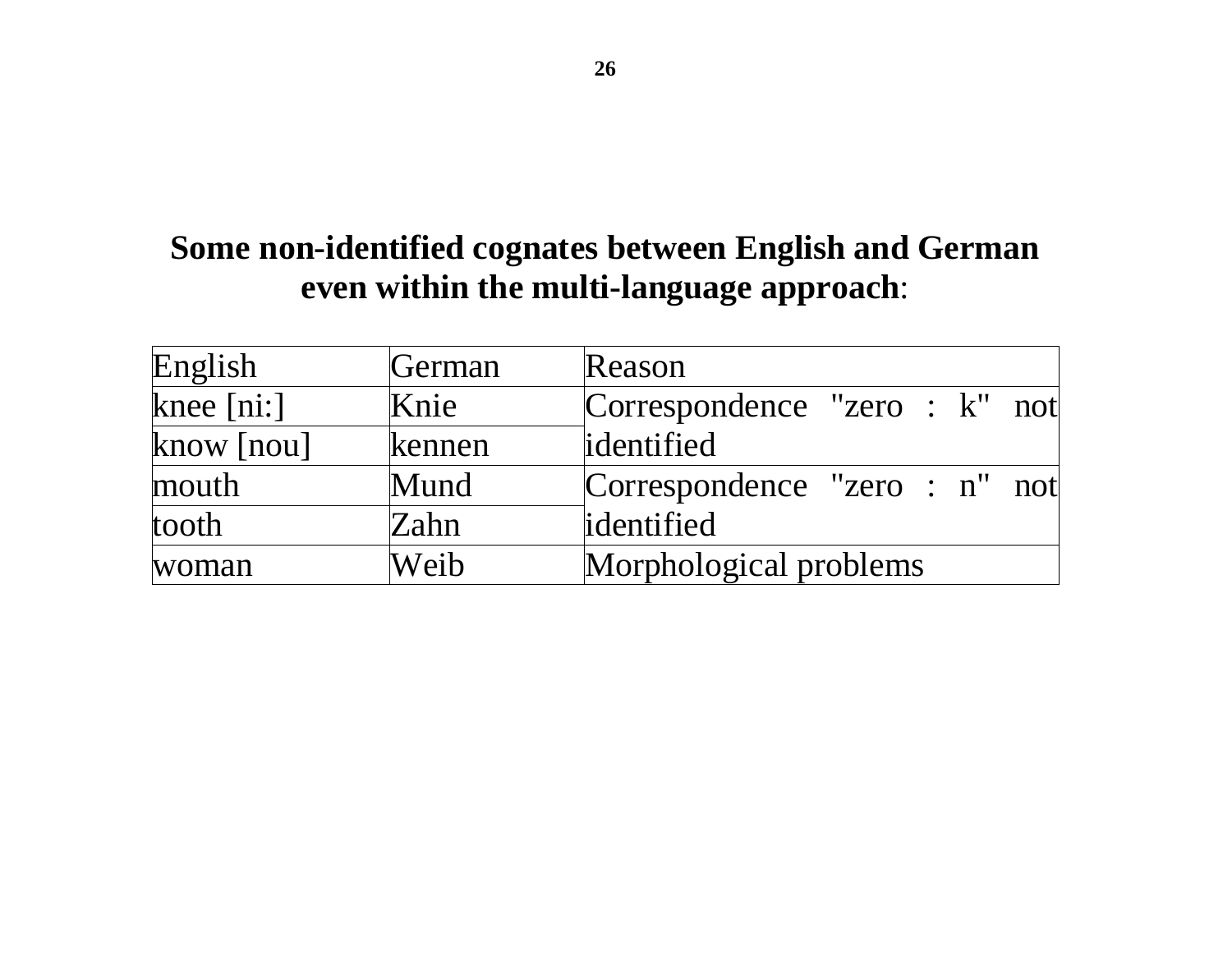#### Additional issue: **Alignment of segments**

General rule:

Items with equal number of consonants follow but one alignment strategy:

for  $C_{I-1}C_{I-2}[C_{I-3}]$  :  $C_{II-1}C_{II-2}[C_{II-3}],$ 

the alignment is:  $C_{I-1} : C_{II-1}$  $C_{I-2}$ :  $C_{II-2}$  $C_{I-3}$ :  $C_{II-3}$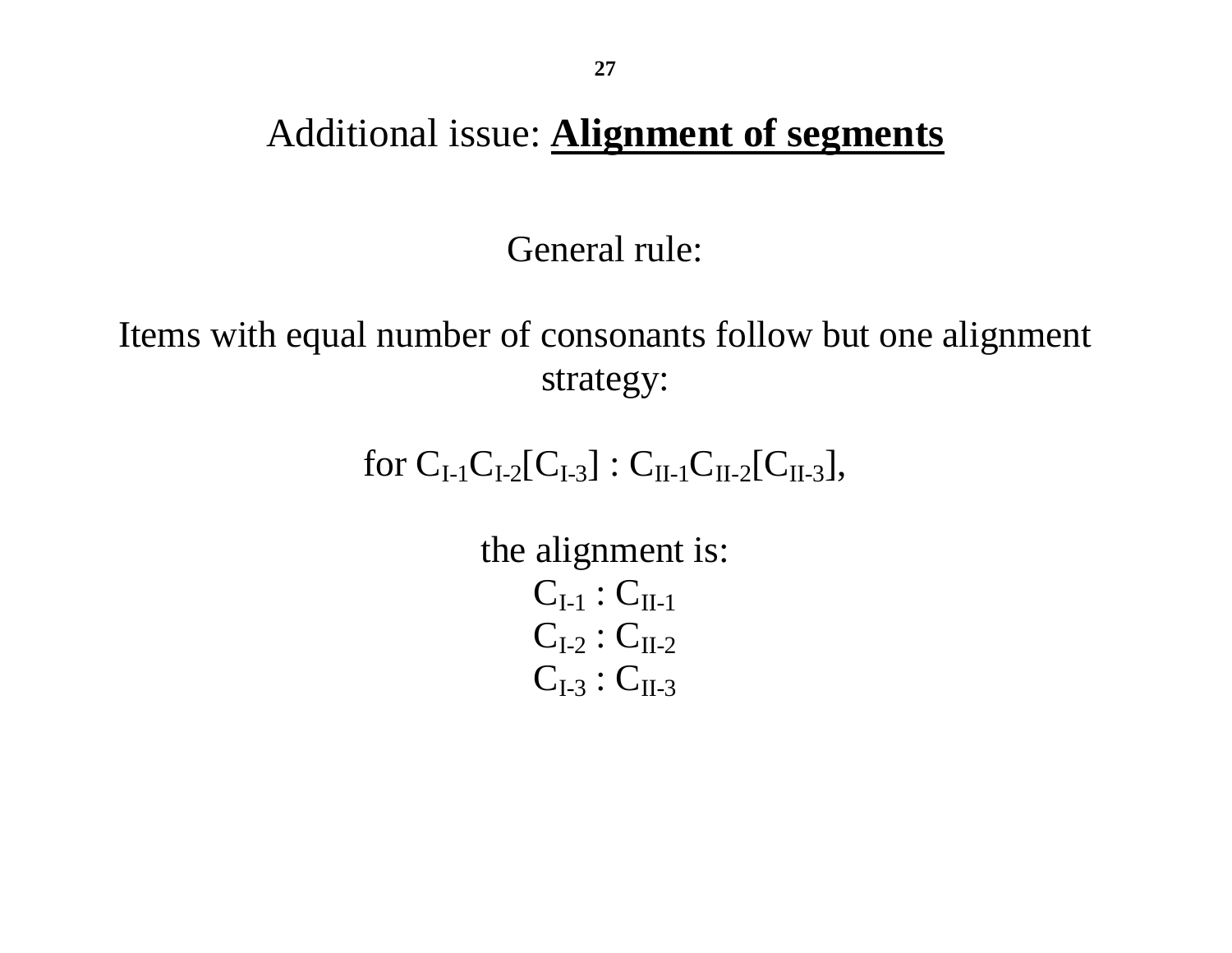Items with differing number of consonants follow alternate strategies:

#### $C_{I-1}C_{I-2}: C_{II-1}C_{II-2}C_{II-3}$

Alignment 1:  $C_{II-3}$  hypothesized deleted in I or a suffix in II [German *trocken* - English *dry*]  $C_{I-1} : C_{II-1}$  $C_{I-2}$ :  $C_{II-2}$ 

> Alignment 2:  $C_{II-2}$  hypothesized deleted in I [German *Nagel* - English *nail*]  $C_{I-1} : C_{II-1}$  $C_{L2}$ :  $C_{H-3}$

> Alignment 3:  $C_{II-1}$  hypothesized deleted in I [German *Wurzel* - English *root*]  $C_{I-1}$ :  $C_{II-2}$  $C_{I-2}$ :  $C_{II-3}$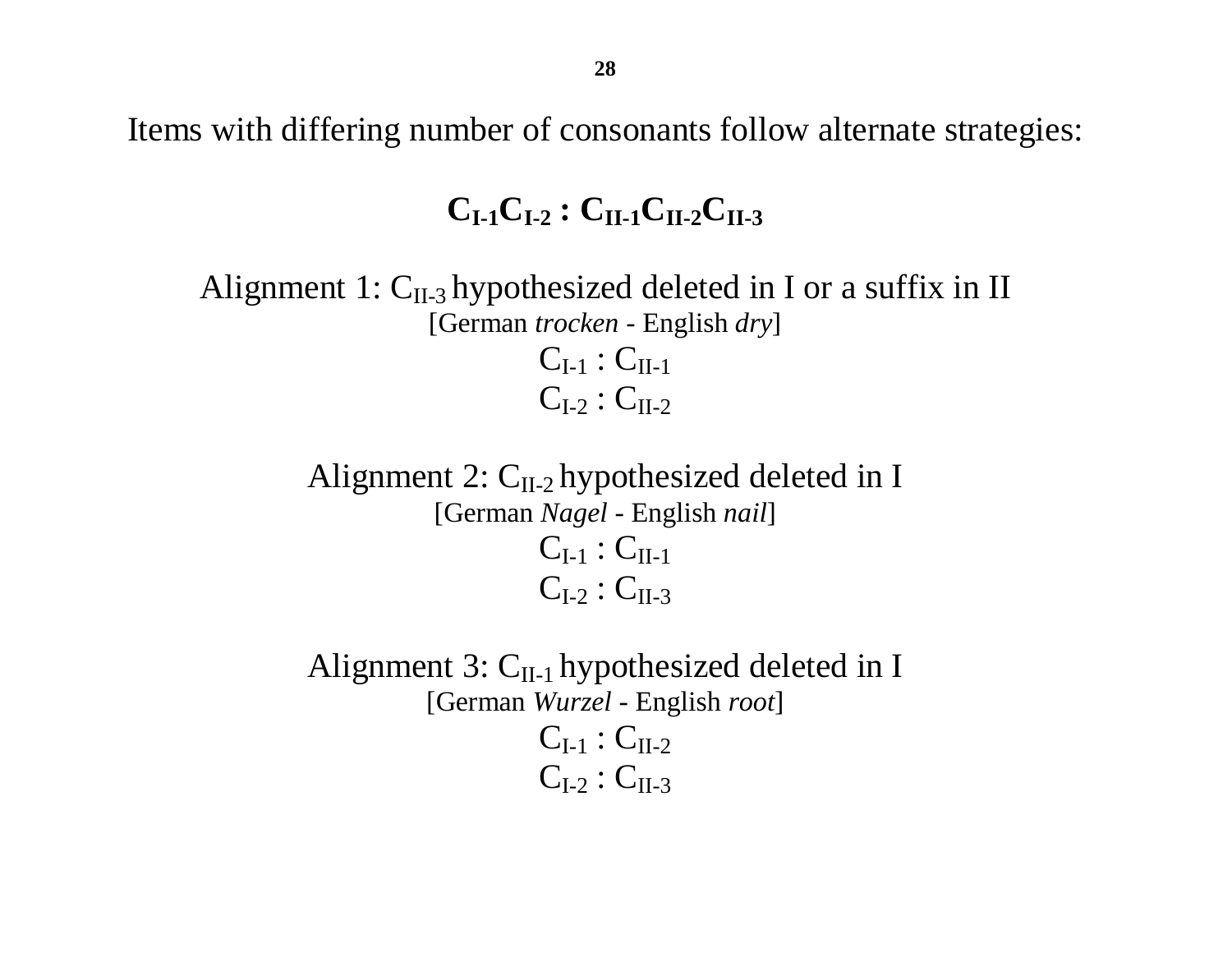Cognate identification stage

#### **Items are identified as cognates if at least one of the strategies leads to a satisfactory result.**

Example:

English *root* [RT] : German *Wurzel* [FRC] : Danish *rod* [RT]

Alignment 3: English and Danish roots augmented to HRT

German F : English H *not* recognized German F : Danish H recognized

By applying the transitivity rule, all three forms are cognate.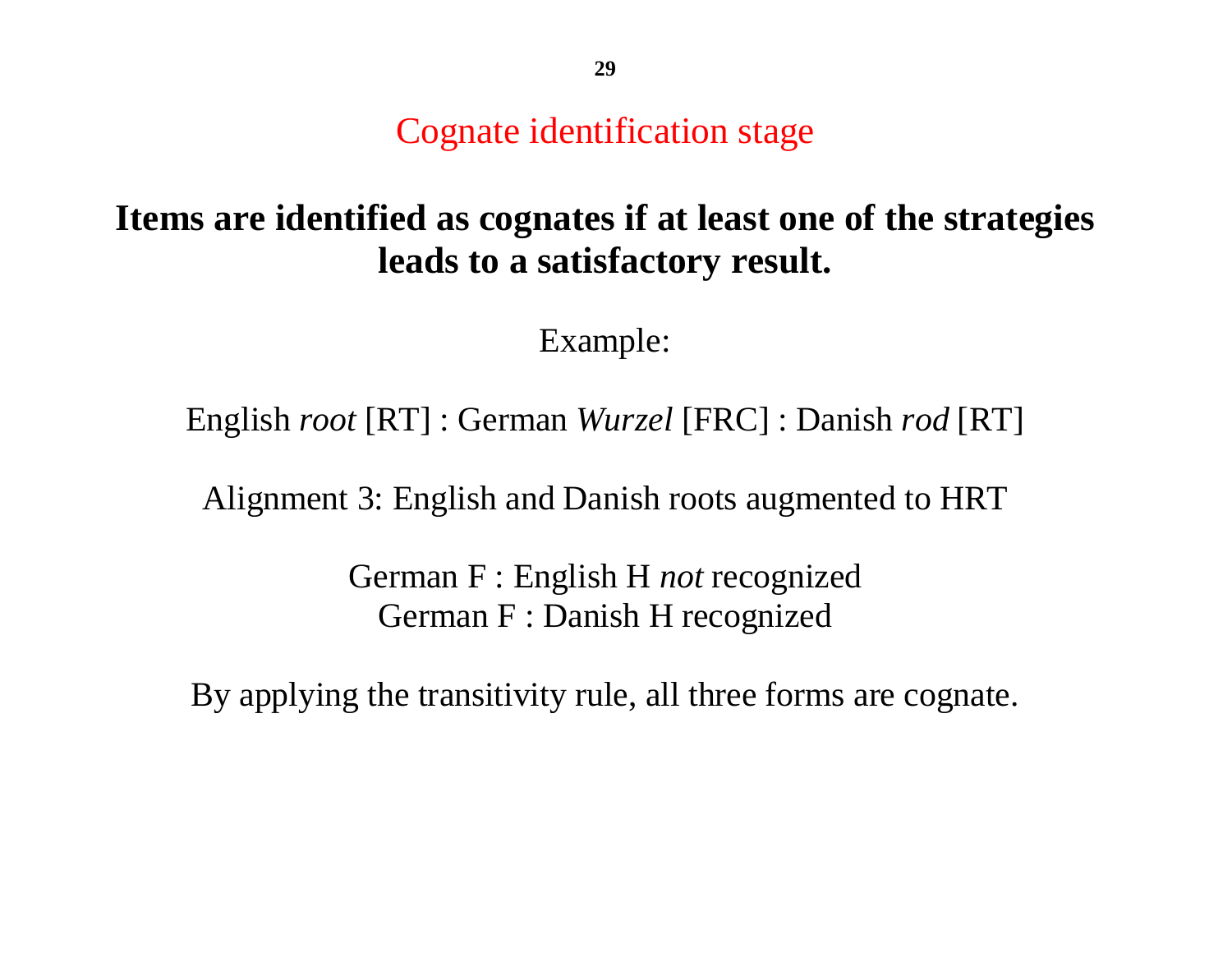**Step III. Reconstructing the "proto-skeleton"**

Reasons:

[A] Technical: comparison is limited to 30 languages at a time

[B] Maximizing resemblances between distantly related languages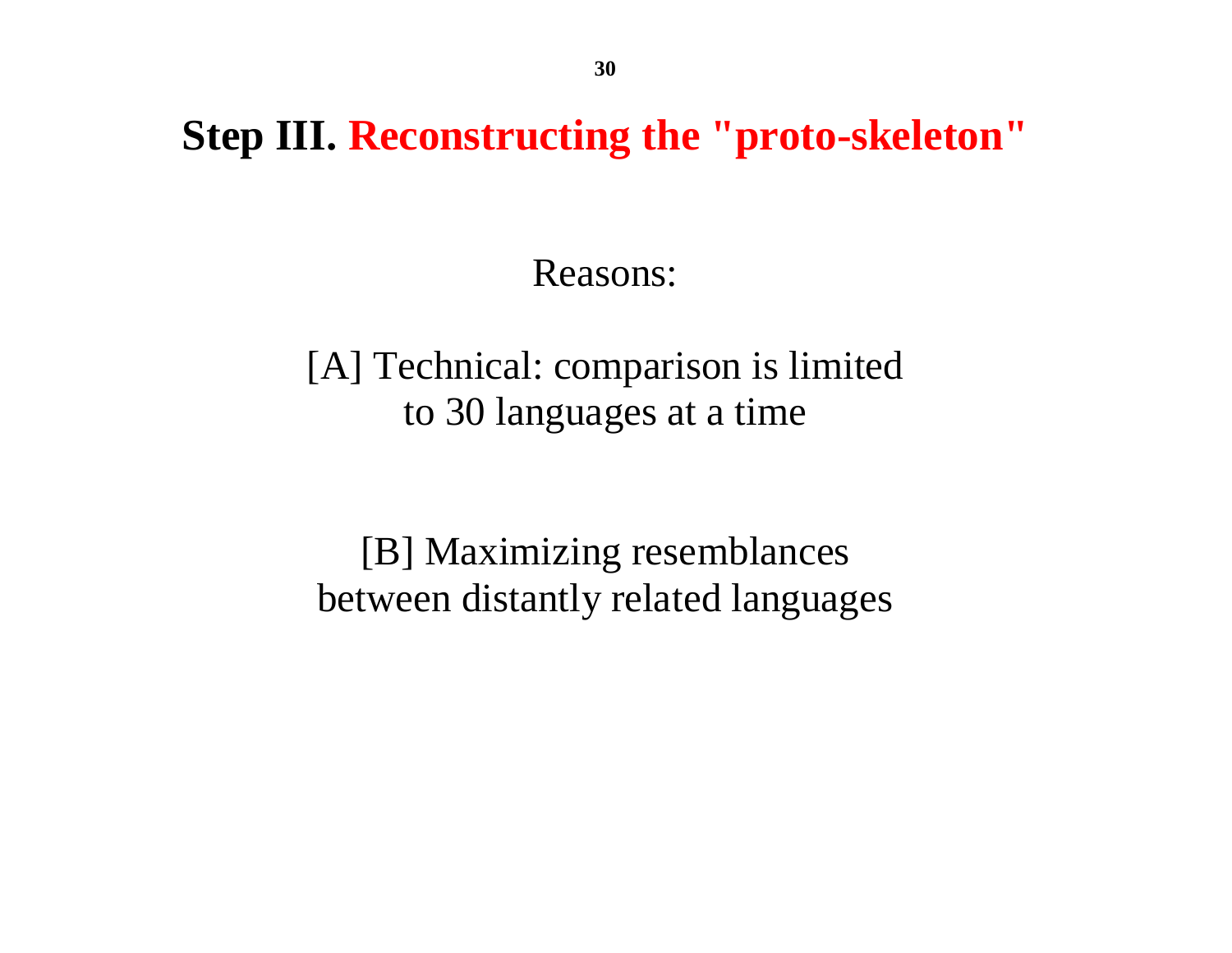1. Most frequent cognate chain(s) selected as representative of the proto-language stage [parameter is flexible]

2. Proto-skeleton reconstructed according to the following rules:

a) identical skeletons are reconstructed the same way; b) in non-identical skeletons, historic typology of phonetic change is made use of

| Example: |  |
|----------|--|
|          |  |

| German  | English | Dutch  | Swedish | Proto-   |
|---------|---------|--------|---------|----------|
|         |         |        |         | skeleton |
| Zunge   | tongue  | tong   | tunga   | $*TG$    |
| ich     |         | 1K     | jag     |          |
| beissen | bite    | bijten | bita    | $*$ $PT$ |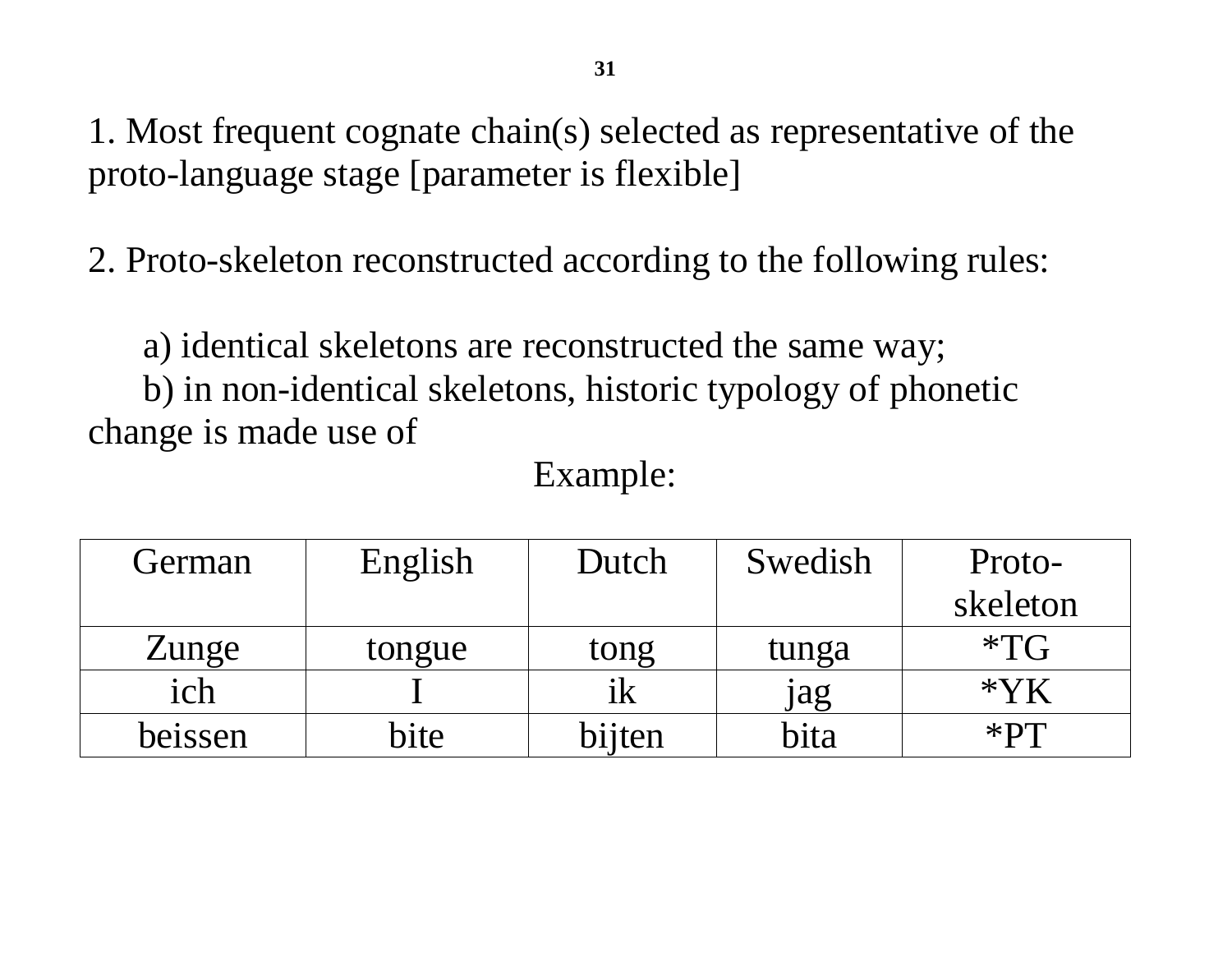## **Testing and results**

— Has been tested on most major language families of Eurasia

General assessment of results:

| "Young" families    | Germanic, Slavic,     | 80 - 90% cognates identified correctly;    |  |
|---------------------|-----------------------|--------------------------------------------|--|
| $(2 - 3,000$ BP)    | Turkic, Polynesian,   | overall classification includes only       |  |
|                     | etc.                  | minor errors; dating of separation almost  |  |
|                     |                       | coincides with regular                     |  |
|                     |                       | glottochronological dating                 |  |
| "Medium age"        | Indo-European,        | Well identified on the reconstructed       |  |
| families $(4,000 -$ | Uralic, Altaic, North | level; 30 - 50% cognates identified        |  |
| $6,000$ BP)         | Caucasian, etc.       | correctly; overall classification includes |  |
|                     |                       | somewhat more errors                       |  |
| "Macro-families"    | Nostratic, Afro-      | Only partially identified on the           |  |
| $(7,000$ BP and     | Asiatic, Dene-        | reconstructed level; may be due to         |  |
| higher)             | Caucasian, etc.       | insufficient data or incompleteness of     |  |
|                     |                       | algorithm                                  |  |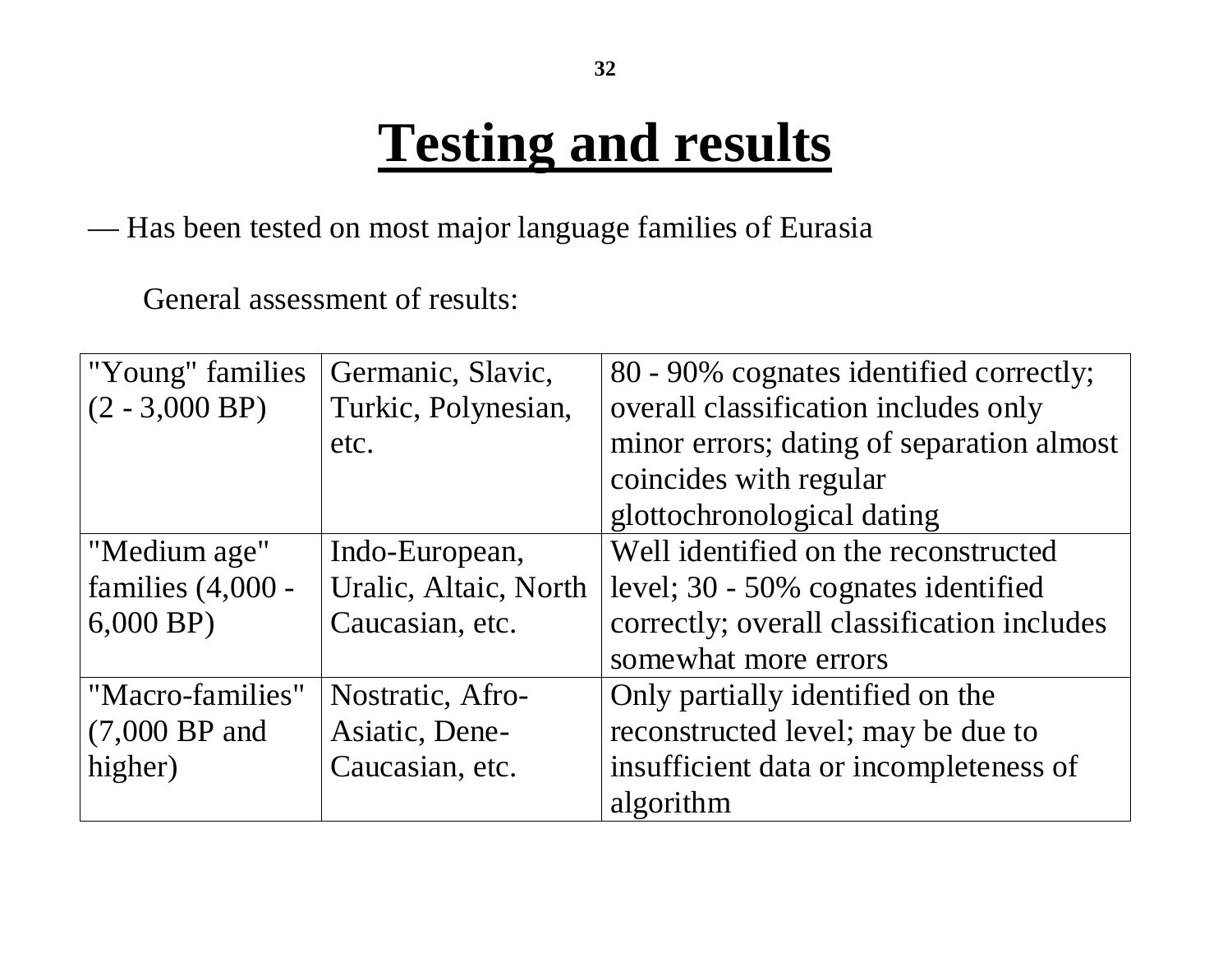### **An example of deeper relationship: Modern German vs. Modern Greek [threshold = 0.20]**

| Cognates recognized (incl. false) |              | True cognates not recognized |       |        |                      |
|-----------------------------------|--------------|------------------------------|-------|--------|----------------------|
| claw(nail)                        | Nagel        | níxi                         | ear   | Ohr    | aftí                 |
| feather                           | Feder        | fteró                        | egg   | Ei     | avyó                 |
| fish                              | Fisch        | psári                        | eye   | Auge   | máti                 |
| horn                              | horn         | kérato                       | foot  | Fuß    | $p\acute{o}\delta i$ |
| $\overline{I}$                    | ich          | eyó                          | hear  | hören  | akúo                 |
| knee                              | Knie         | yónato                       | heart | Herz   | karδía               |
| know                              | kennen       | ynorízo                      | leaf  | blatt  | filo                 |
| name                              | Name         | ónoma                        | many  | viel   | polí                 |
| new                               | neu          | néos                         | sand  | Sand   | ámos                 |
| night                             | <b>Nacht</b> | níxta                        | stand | stehen | stékome              |
| one                               | ein          | éna                          | this  | dieser | aftos                |
| root                              | wurzel       | ríza                         | tooth | Zahn   | δódi                 |
| seed                              | <b>Same</b>  | spóros                       | two   | zwei   | $\delta$ io          |
| star                              | <b>Stern</b> | astéri, ástro                | what  | was    | ti                   |
| sun                               | Sonne        | ilios                        |       |        |                      |
| thou                              | du           | si                           |       |        |                      |
| who                               | wer          | opóios                       |       |        |                      |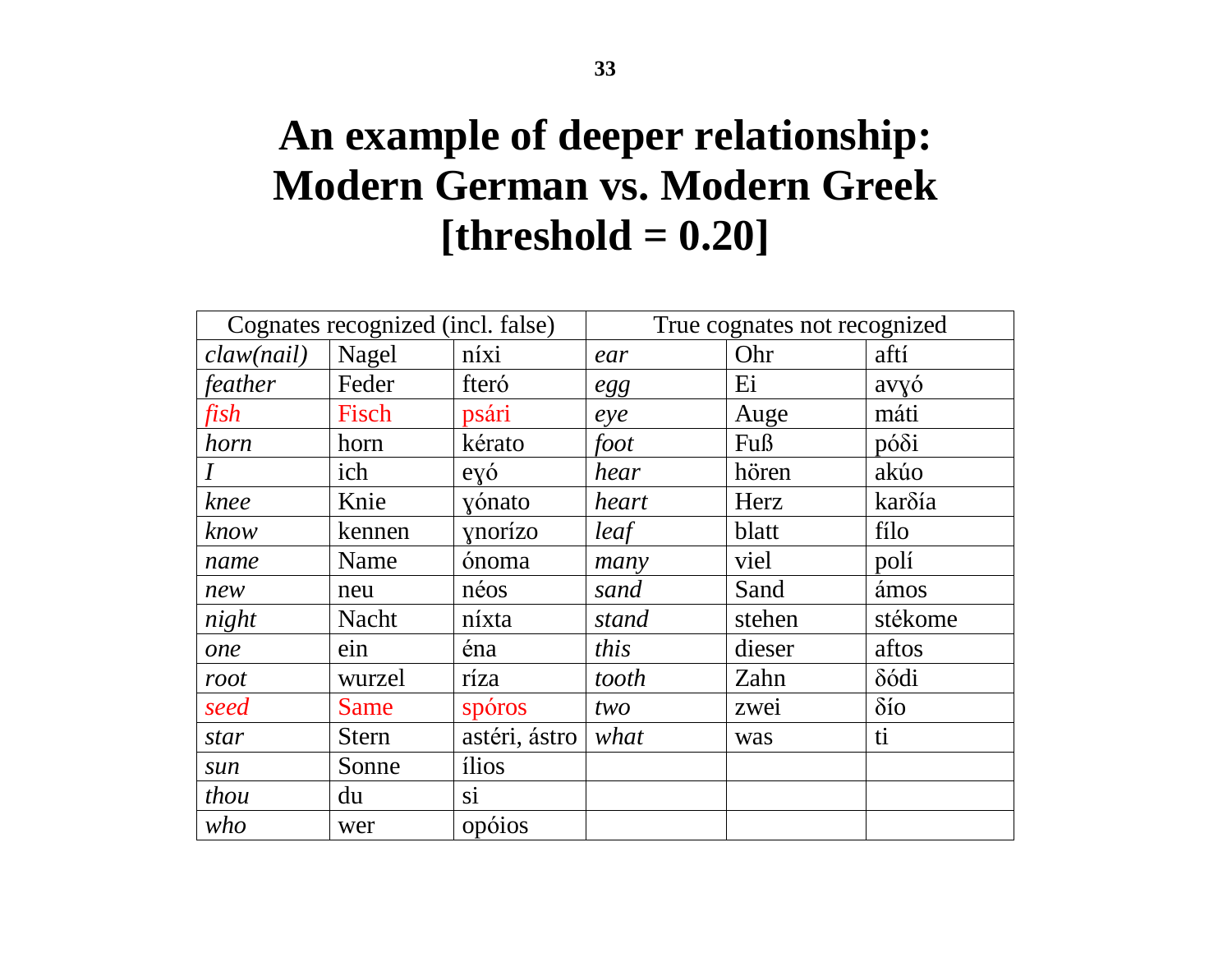### **Tree diagram of Indo-European (30 modern languages from var. branches)**